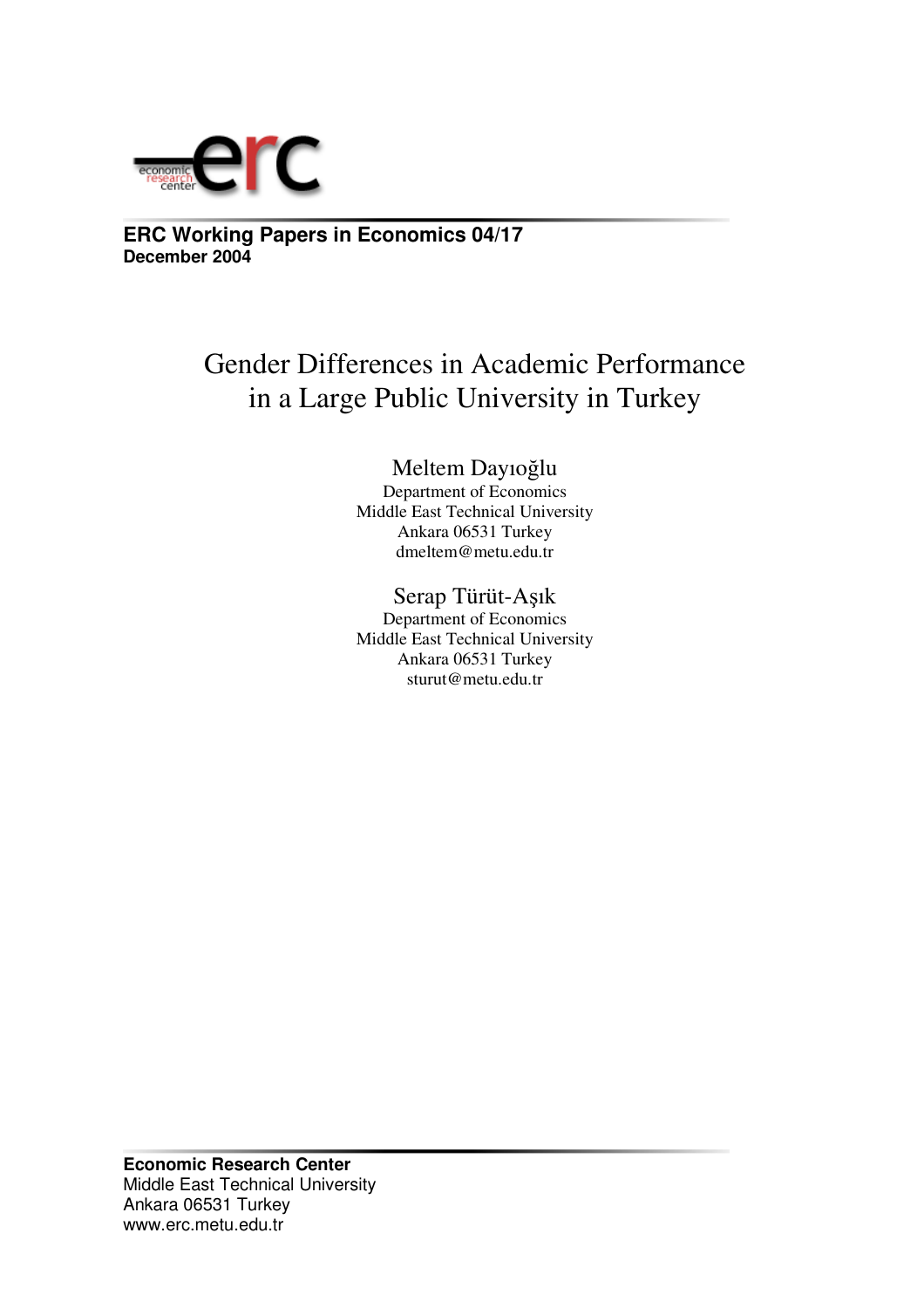# **Gender Differences in Academic Performance**

## **in a Large Public University in Turkey**

Meltem Dayıoğlu $^{\ast}$ 

and

Serap Türüt-Aşık

#### **Abstract**

The paper attempts to determine whether there are significant gender differences in academic performance among undergraduate students in a large public university in Turkey based on three indicators; university entrance scores, performance in the English preparatory school and in the program the student is majoring in. The paper finds that a smaller number of female students manage to enter the university and when they do so, they enter with lower scores. However, once they are admitted to the university, they excel in their studies and outperform their male counterparts. This result holds after controlling for the field of study and individual attributes.

**Keywords:** Academic achievement, undergraduate students, gender disparity, Turkey

\* Corresponding author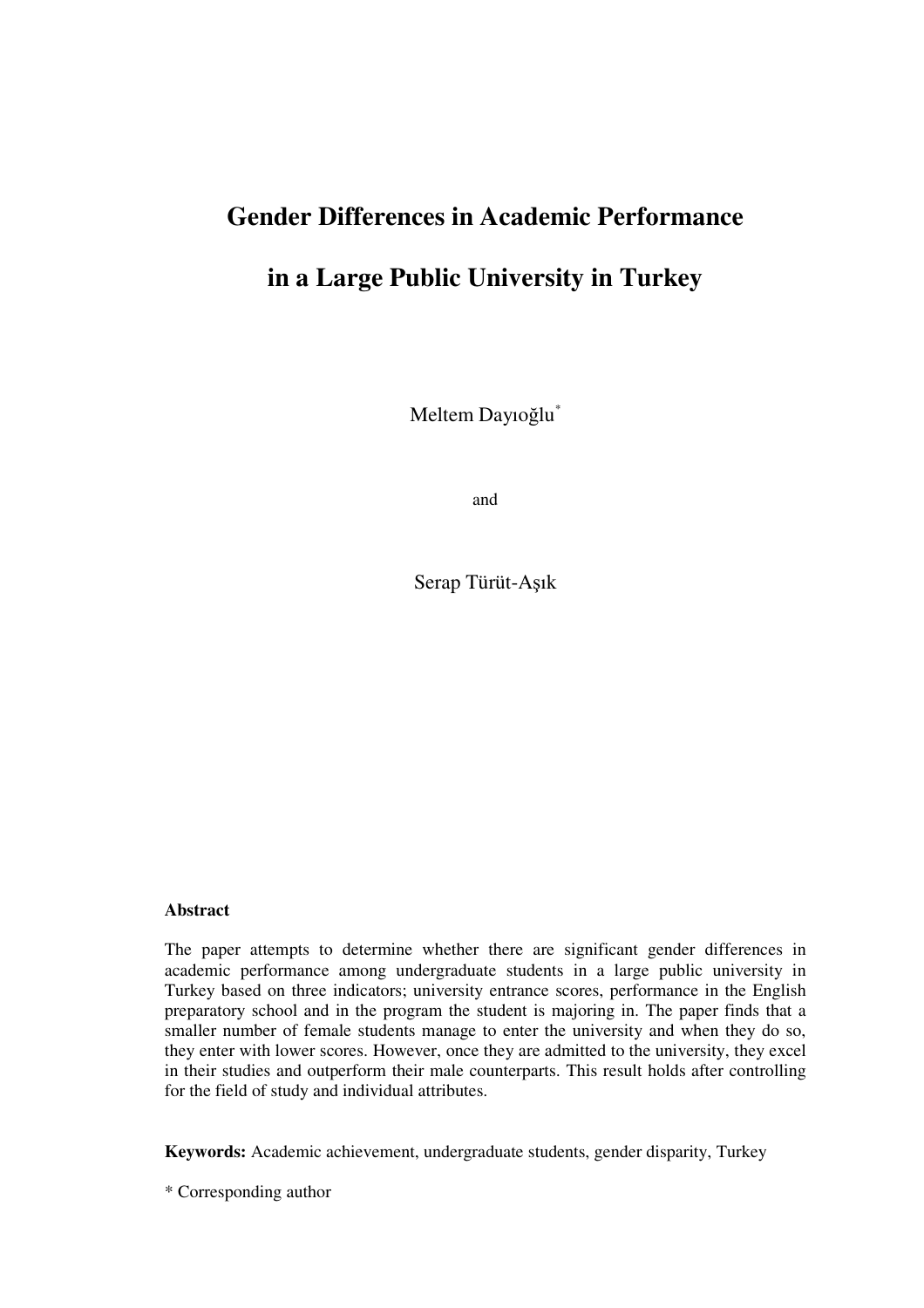#### **1. Introduction**

The paper attempts to determine whether there are significant gender differences in academic performance among undergraduate students at Middle East Technical University (METU), which is a large public university in Turkey, and if so, the factors that give rise to these differences. Academic performance is affected by a host of factors. These include individual and household characteristics such as student ability, motivation, the quality of secondary education obtained and the like. The gender of the student may also be a factor in determining student performance. Childhood training and experience, gender differences in attitudes, parental and teacher expectations and behaviors, differential course taking and biological differences between the sexes may all be instrumental in giving rise to gender differences in achievement (Feingold, 1988). The rather high gender disparity in various spheres of public life and the patriarchal social structure in Turkey may also lead to poorer academic performance among female university students.

In terms of educational attainment women lag behind men in Turkey. The 2000 Population Census records the illiteracy rate among men at 6.1%, while that of women at 19.4% (SIS, 2003). Among the literate population, men's average level of schooling far exceeds that of women though there does seem to be a faster improvement among the latter (Davioğlu and Tunali, 2002). Gender disparity in schooling is also observed among the younger population, where female school enrollment in basic and secondary education falls behind male children (Tansel, 2002; Ertürk and Dayıoğlu, 2004). Despite the numerous studies that analyze the disadvantaged position of women as adults and children, there is almost no work on the educational experiences of women as young adults. The paucity of such work has been one of the motivations for this study. The other motivation has been our observation that in the undergraduate classes we teach female students often outperform their male counterparts. This casual observation contradicts with the general experiences of the female population as children and adults. Hence, this study grew out of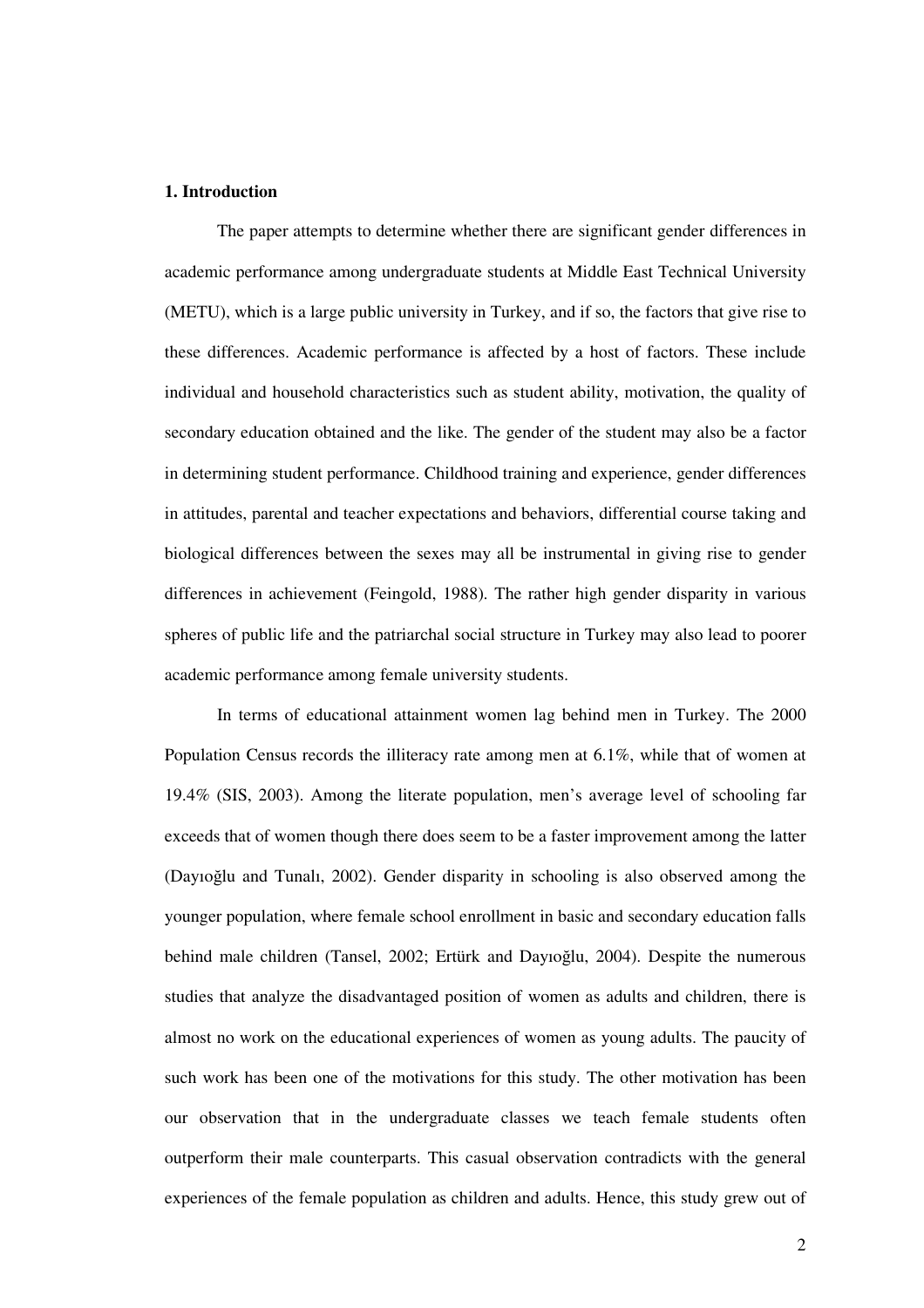our curiosity to find out how far our personal observations hold for the general undergraduate student population in our university.

Following the introduction, the study is organized as follows: Section 2 looks at the literature on gender differences in scholastic achievement. Section 3 presents a brief account of the education system in Turkey and gives information about Middle East Technical University. Section 4 presents the employed methodology, while Section 5 discusses the data set used. Section 6 presents the results on student academic achievement and compares the performance of male and female students on the basis of a number of indicators. Section 7 concludes the paper.

#### **2. Review of literature**

Despite the lack of interest in Turkey, numerous studies on sex differences in cognitive performance can be found in the literature. In one of the earliest studies Morris (1959) referring to the psychic and social differences between sexes, claims that the education outcomes of men and women will, at least in part, be different at the collegiate and graduate level. The debate on gender differences in cognitive abilities has actually evolved out of the debate on biological vs. social determinism. The biological perspective on sex differences and cognitive performance considers social factors to be trivial or subordinate to biological factors like brain structure. Lynn in several of his studies (Lynn, 1998a, 1998b, 1999; Allik, Must and Lynn, 1999; Colom and Lynn, 2004) asserts that males have larger average brain sizes than females and therefore, would be expected to have higher average  $IQs^1$ . Mackintosh (1998), on the other hand, claims that there is no sex difference in general intelligence. Mackintosh proposes that general intelligence should be

 $<sup>1</sup>$  General intelligence is defined as the sum of verbal comprehension, reasoning and spatial abilities.</sup>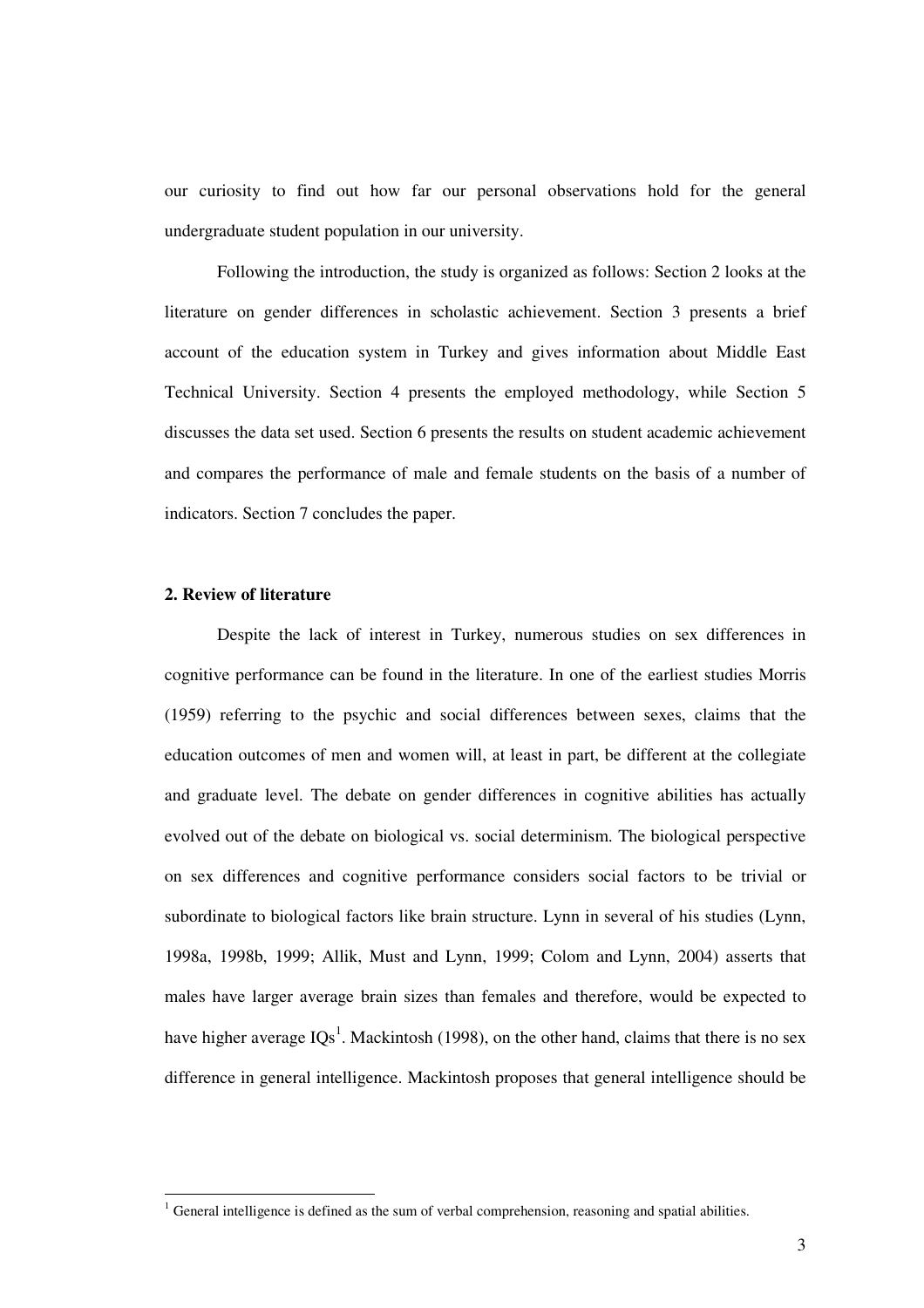defined as reasoning ability and that the best measure of this is the Progressive Matrices.<sup>2</sup> Examining two tests administered by The Israeli Defense Forces which qualify as IQ tests one of them is an adaptation of Progressive Matrices- Flynn (1998) finds no sex difference.

Investigating academic performance at pre-collegiate level, Lao (1980) finds female students to obtain higher CGPA compared to males. Examining sex-related difference in classroom grades, Kimball (1989) finds that in contrast to standardized measures of mathematics achievement tests like SAT-M<sup>3</sup>, female students outperform males in math classes. Wilberg and Lynn (1999) arrive at a similar conclusion for history classes vs. history tests. The authors explain this pattern by stating that females tend to work more conscientiously and have a stronger work ethic than males. They also tend to have better language abilities including essay writing skills, vocabulary and word fluency which contribute to better course work. Stage and Kloosterman (1995) note that although gender differences in math achievement continue to exist on high cognitive level tasks at the high school level, such differences appear to be declining. Young and Fisler (2000) examining SAT-M scores of high school seniors, find males to score better than females. However, they note that males generally come from households where the parents' socioeconomic status as measured by examinee reported educational levels and income, is higher. In contrast, female test takers are more diverse and include more low-income students than the boys group. Others have argued that the content of the test or of its administration favors males (Bridgeman and Wendler, 1991). Yet other researchers have explained the gap by adhering to such factors as differences in course taking behavior, classroom experiences and cognitive processing (Byrnes, Hong and Xing, 1997; Young and Fisler, 2000).

 $2$  The Standard Progressive Matrices was constructed in the late 1930s as a test of non-verbal or abstract reasoning ability and the Advanced Progressive Matrices was constructed in 1947 as a more difficult version of the test suitable for those in the higher ability range (Lynn and Tse-Chan, 2003).

<sup>&</sup>lt;sup>3</sup> SATs were revised and renamed as the Scholastic Assessment Tests (SAT I) and Scholastic Achievement Tests (SAT II) (Young and Fisler, 2000; Leonard and Jiang 1999).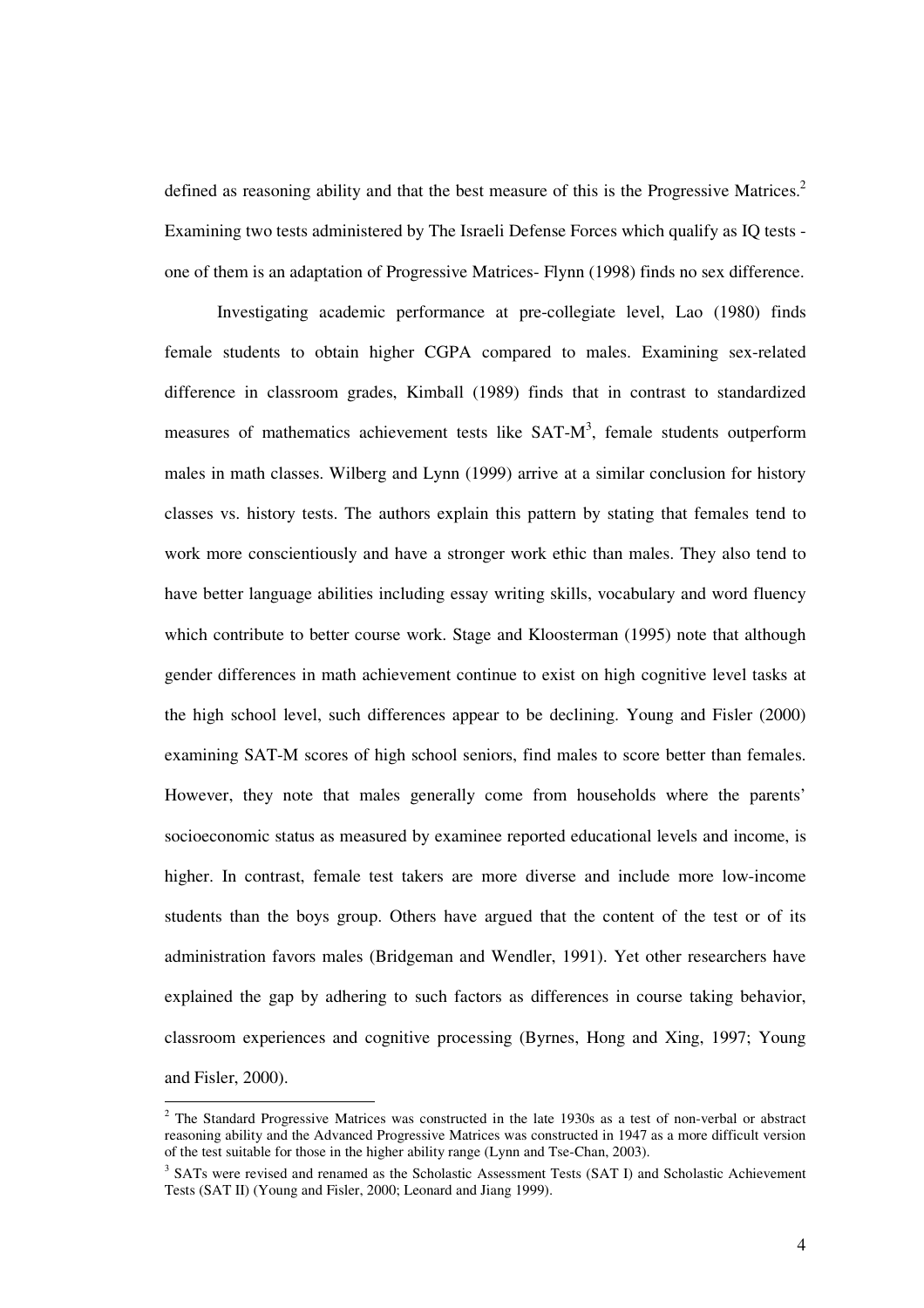The studies conducted outside of the US present differing outcomes. Younger, Warrington and Williams (1999) focus on the gender gap in English secondary schools. Their analysis is based on the performance of boys and girls in GCSE examinations in the UK and girls are found to get better grades than boys. This phenomenon is explained by boys' disregard for authority, academic work and formal achievement, differences in students' attitudes to work and their goals and aspirations and girls' increased maturity and more effective learning strategies. Baker and Jones (1993) analyze sex differences in the eighth grade math performance of over 77,000 students in 19 developed and developing countries. They find no evidence of a significant gender gap. Both cross-national variation in sex differences in mathematical performance and the trend toward less of a difference between males and females question any innate male superiority in intelligence. OECD (2001) analyzes gender differences in mathematics and science achievement in the eighth grade for fourteen OECD countries including Turkey. The study finds that gender differences in mathematics achievement are statistically insignificant in all countries but the Czech Republic. In science, gender differences favor males and are often statistically significant except for five countries including Turkey.

In higher education women are often found to outperform men. Hyde and Kling (2000) state this to be the case irrespective of the measure of success used. Betts and Morell (1999) report that sex remains a significant predictor of CGPA after controlling for various individual attributes such as ethnic background, SAT scores and the high school attended. Similarly, investigating about 60,000 students from 22 public research universities, Kim, Rhoades and Woodard (2003) find that SAT scores have a significant impact on student graduation, although at the individual level gender is a more powerful correlate of graduation than the SAT score. Women are also found to obtain better grades than would be predicted from their SAT scores (Leonard and Jiang, 1999; Hyde and Kling, 2001; Bridgeman and Wendler, 1991; Wainer and Steinberg, 1992). Many researchers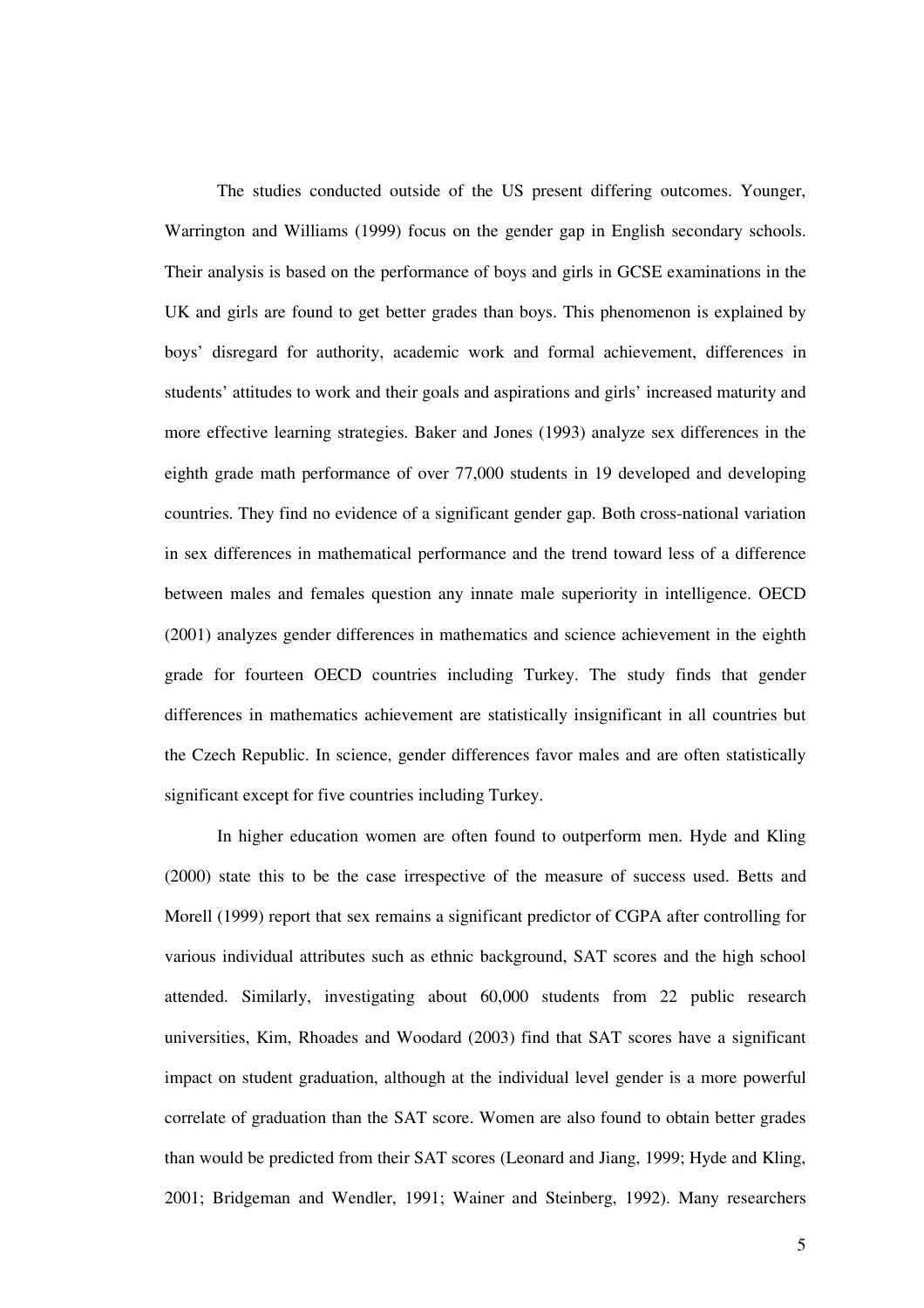claim that a large part of the under-prediction derives from the difference in course taking patterns of male and female college students. Ruling out differential course selection as an explanation for the under-prediction of female grades, Leonard and Jiang (1999) suggest that females have better study skills than the male students. Other researchers have argued that women receive higher grades than men because they work harder and attend class more frequently (Wainer and Steinberg, 1992).

Investigating success in terms of course grades, Bridgeman and Wendler (1991) find that women typically had equal or higher grades in math classes. Wainer and Steinberg (1992) on a sample of 62,000 students conclude that although women had lower SAT-M scores, they received similar grades from first-year math courses. Cohn et al. (1998), on the other hand, find gender to an insignificant determinant of success in courses on macroeconomics.

The literature survey on gender differences in scholastic performance at different levels indicate mixed results. However, one common finding is that females outperform their male counterparts in higher education. In what follows next, we shall try to see whether this is also true for Turkey.

#### **3. Education system in Turkey and at METU**

The formal education system in Turkey includes basic education, secondary education and higher education institutions. Basic education is compulsory and lasts for eight years. Secondary education, on the other hand, is composed of general, and technical and vocational high schools. General high school education last for three years, while technical and vocational training may extend up to four years. While the former is geared more toward preparing students for tertiary education, the latter aims to equip students with marketable skills for immediate employment after graduation. The curricula of vocational and technical schools differ depending on the type of vocational training they offer. The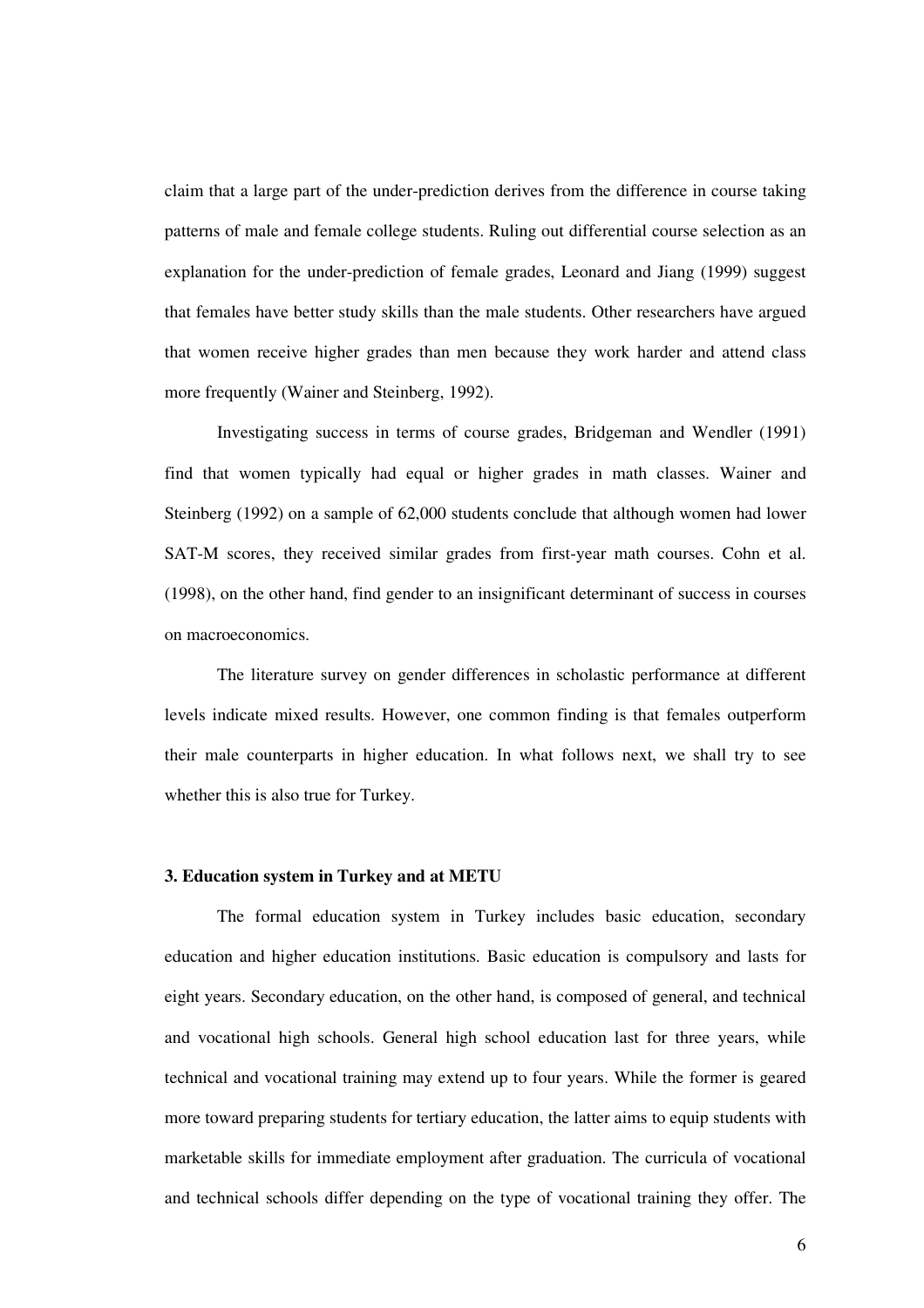curricula of general high schools may also differ from each other; while some schools emphasize mathematics and sciences in their teachings, in others the emphasis is on foreign languages with the medium of instruction being in a foreign language. A significant proportion of these specialized public high schools admit students through a centralized exam. The overwhelming majority of basic and secondary education schools (including the specialized high schools) are public and free of charge though the parents are expected to meet various school expenses such as books, school supplies, commuting fees etc. The proportion of the student population enrolled in private basic and secondary schools is limited to 1.5% (MNE, 2004).

#### *3.1 Progression to higher education*

Admittance to higher education is through a central examination managed by the Student Selection and Placement Center. The university entrance exam is given once a year and over 1.5 million high school graduates take it annually. The applicants get placed into the departments and universities of their choice depending on their placement score which includes the examination score along with the high school CGPA of the student. The latter is weighted by the standing of the student's school in the placement exam. Following the exam, the student submits to the Placement Center a list containing his/her department and university preferences. Depending on the score obtained, s/he may get placed into any one or none of his/her submitted choices as placement starts from the applicant with the highest score and moves down until the allocated slots for each department is filled. The minimum score above which a department in a given university admits students may change from one year to the next depending on the demand for the department in that specific university and the available seats. Medical schools and engineering departments are usually high in demand requiring top scores. At the other end of the spectrum, there are open-university programs that require much lower scores for admittance. The scores of more established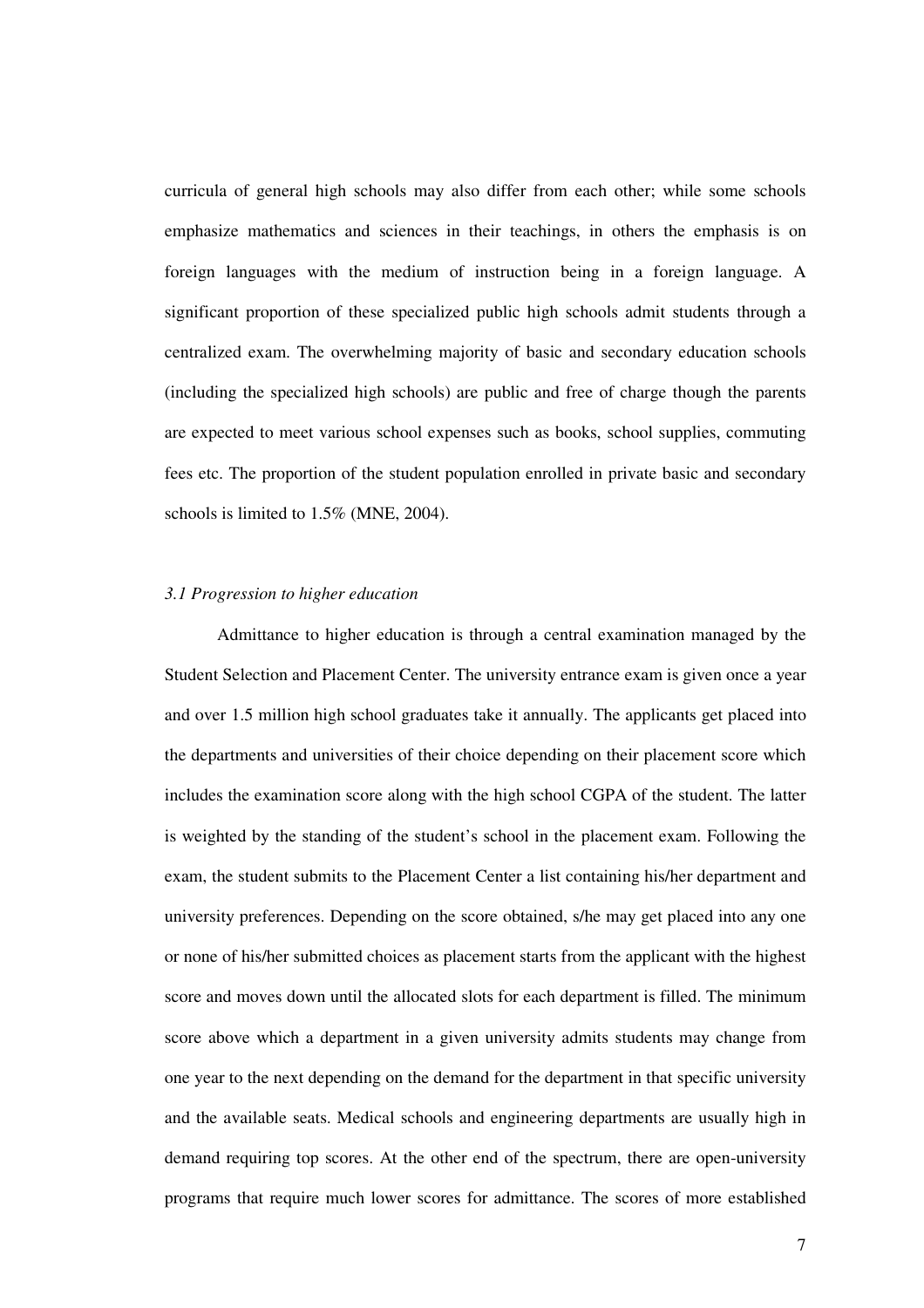universities are also comparatively higher. Although there are 53 public and 24 private universities<sup>4</sup> scattered around the country vast difference in the quality of higher education offered causes excess demand for more established universities. On a yearly basis, roughly one out of ten applicants gets placed into a four-year program. An additional 20% are placed into open-university or two-year programs (SSPC, 2004). The success rate is slightly lower for the first time applicants (44%) who often end up taking the exam a number of times before they get placed (T.C. Yükseköğretim Kurulu, 2003). The problem associated with not being placed into a program of choice lies in the imbalance between the demand for and supply of higher education. Despite the high demand, limited capacity causes university graduates to constitute a small proportion of the population. Among the adult population those with higher education, inclusive of open-university, is limited to 6% (SIS, 2003). This figure is lower for women recorded at 4.9%.

The university entrance exam has taken on such a paramount importance in the lives of the young people that many devote a good part of their last two years in high school preparing for this examination. In fact, the struggle starts earlier in trying to get into a high school that is reputed to succeed in getting the largest number of students placed in prestigious universities. But the struggle hardly ends there. Besides following the high school curriculum, students attend specialized private courses geared toward preparing them for the university examination during their high school years. The cost of such private courses is often rather high. The end result is that the chances that a young adult of modest background will enter a highly competitive university are rather slim.

#### *3.2 Middle East Technical University*

Middle East Technical University (METU), located in the capital city of Ankara, is one of the larger public universities in Turkey with nearly 14,500 undergraduate and 5,200

<sup>4</sup> More information on universities in Turkey can be obtained from http://www.yok.gov.tr.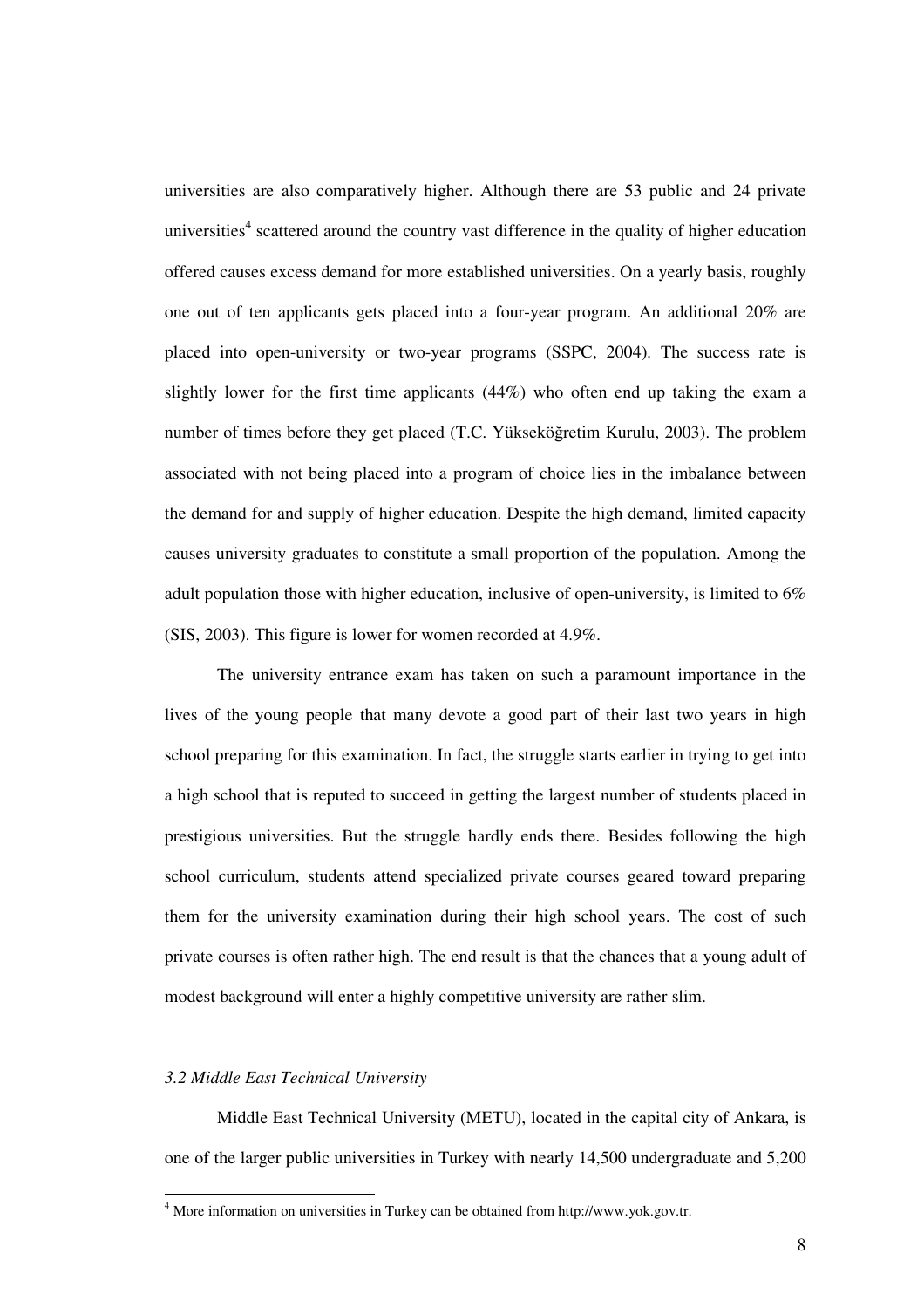graduate students, and 700 faculty members (METU, 2003). It was established in 1956 by an American mission and therefore, the education system shares many common features with American universities. It operates on a semester system. Students obtain credits from the courses they take and graduation is conditional on obtaining the required amount of credits from a minimum number of courses within a maximum of 14 semesters. Being a public university the tuition fee is relatively low ranging from \$240/year in the Faculty of Education to \$650/year in the Faculty of Architecture.<sup>5</sup> Students who do not have the financial capability of meeting the minimum fees can however, apply for various types of student grants. In this sense, METU is open to students with various socio-economic backgrounds, provided that they manage to get through the highly rigorous (and costly) selection process described earlier.

There are 39 departments at METU organized under five schools; Architecture and City Planning, Economics and Administrative Sciences, Education, Engineering and Arts and Sciences. There is no medical or law school. METU was originally established as a technical university. Although social sciences were later added to it, it has nevertheless continued to have a technical character with over half the student body enrolled in one of the 13 engineering departments. Entry into METU is highly competitive. The majority of departments admit students from the top 1% of applicants taking the university placement exam. Being a well-reputed university, it attracts students from all over the country though the main crux of the student body comes from Ankara and western provinces. The proportion of students coming from east and southeast, which are relatively poorer regions of the country, is limited to less than 5% of the student body.

Women's representation in higher education across the world is increasingly approaching parity with men (Bradley, 2000). At METU female students constitute 37.4% of the student body (Table 2) which is lower than the average (43%) recorded for the

<sup>&</sup>lt;sup>5</sup> For further details on METU see http://www.metu.edu.tr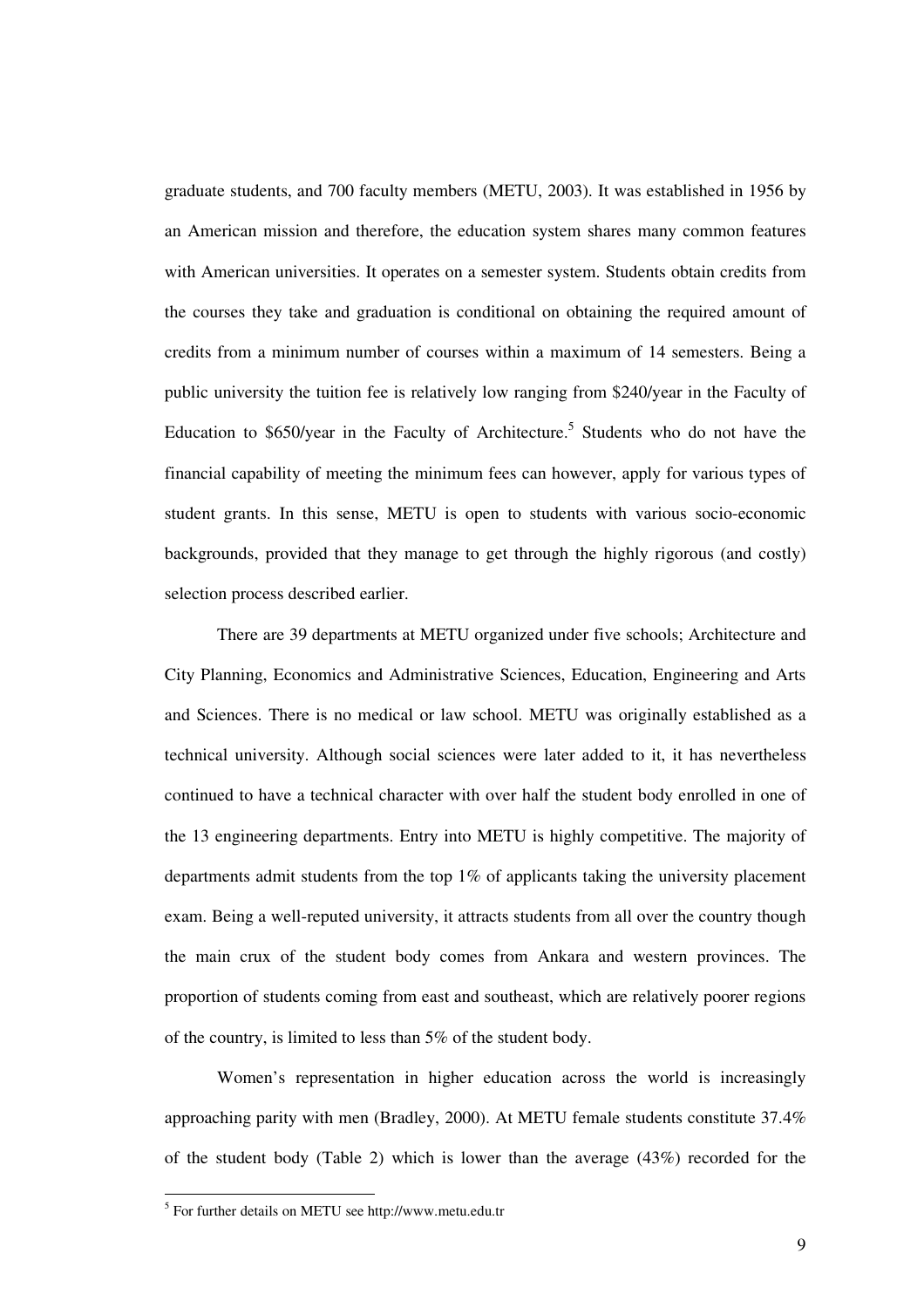country at large.<sup>6</sup> If one possible reason for the lower share of female students at METU is its engineering character, the other might be the relatively poorer performance of female students in the placement exam. We address the latter point in the ensuing sections of the paper.

The medium of instruction at METU is English so that before the students are admitted to their respective departments, they need to pass an English language test. If their background in English is found to be unsatisfactory, they enroll in the preparatory school. Progression to departments requires receiving a passing score in the language test.

#### **4. Methodology**

A number of indicators can be used to determine the academic achievement of an undergraduate student. In the literature, the most frequently employed measure is students' cumulative grade point average (CGPA). In this paper, we also primarily rely on CGPA to measure academic success though we do employ additional measures such as university entrance scores and progression from preparatory school to departments to capture student performance at different stages of students' academic life.

As mentioned earlier, a whole host of factors affect student achievement. The variable of prime interest for this study is the sex of the student. To see whether females have an advantage over males, we use a multivariate analysis and thereby, control all other possible predictors of CGPA.

Among individual level effects we consider student's age and his/her year of entry to university. For reasons such as repeated classes, not being able to enter university right after graduation from high school, or being on leave for a period of time, the age of the students will show variations within a given class. We might expect older students to perform better than their younger classmates for the reason they are likely to be more

<sup>6</sup> See http://www.osym.gov.tr.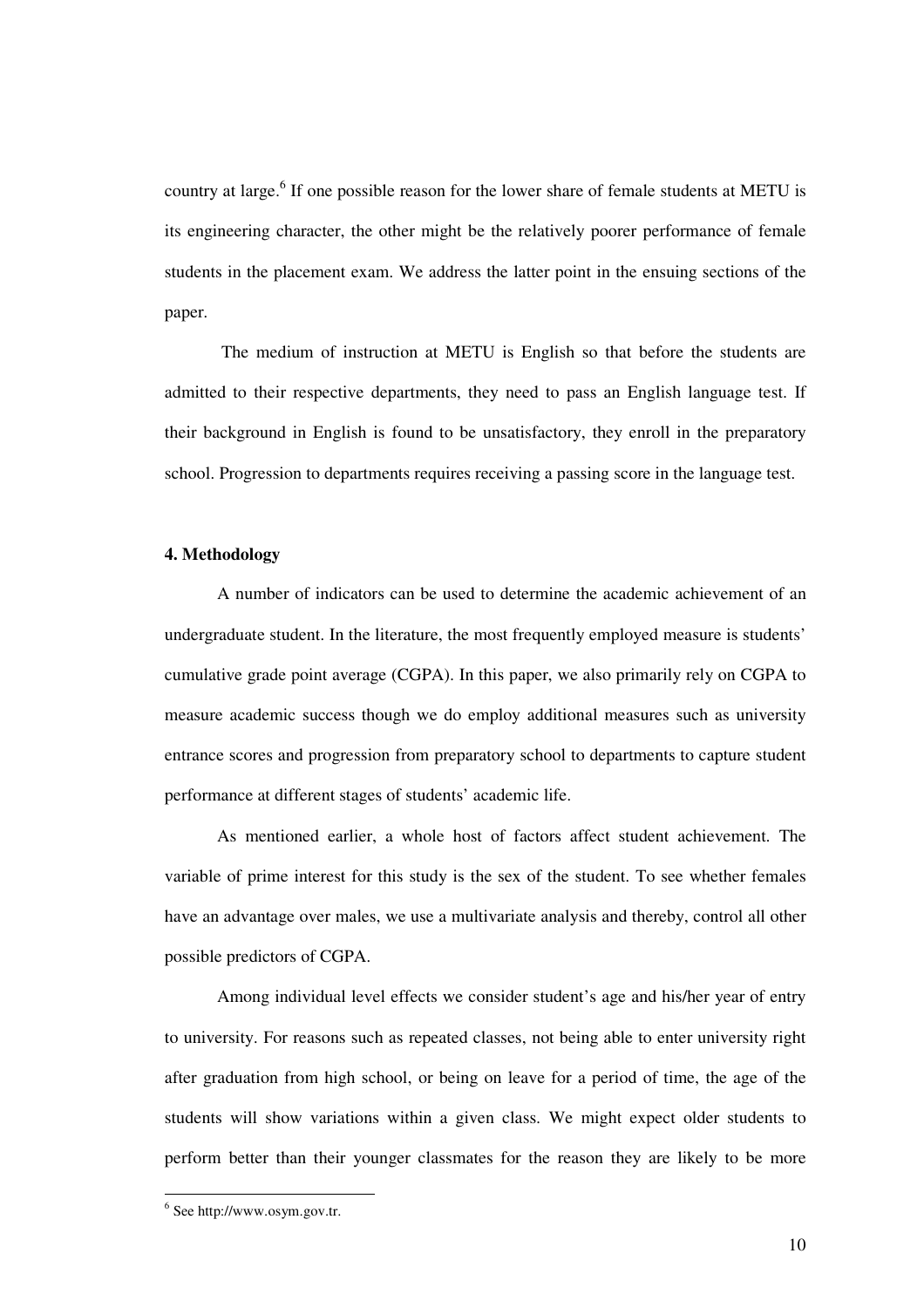mature. However, if they are composed of class repeaters this might indicate either that their ability is lower than the average or that they are not as motivated as others, causing their performance to suffer.

The student's university entrance score and the type of high school attended will also be important in determining student achievement as they would be indicative of student ability and motivation. The studies that explore the determinants of university/college GPAs use mainly SAT scores, high school GPA and class rank to predict success in higher education. Among these variables SAT has long been advocated as a necessary check on potentially heterogeneous high school grading policies so as to decrease the influence of high school grade inflation (Rothstein, 2004). As mentioned earlier, the university entrance score used in this study is an amalgam of the entrance examination score, student's high school CGPA and the relative success of the student's high school in the placement exam. The use of this three-parameter scale avoids the problem of grade inflation and hence, is a better measure of student ability. Also, assuming that the student's achievement depends on his/her willingness to graduate from the department that s/he is in, we include the preference rank for his/her department as another factor. Whether or not the student was enrolled in preparatory school and the number of semesters spent there, are also controlled for to see whether or not language ability affects academic achievement.

The socio-economic background of the student may also be important in determining his/her academic achievement. Unfortunately, the data set we employ lack information relating to parental characteristics. To partly proxy for the socio-economic standing of the family, we employ student's place of permanent residence. The type of high school attended, i.e. whether it was private or not, will also be indicative of the socioeconomic standing of the family.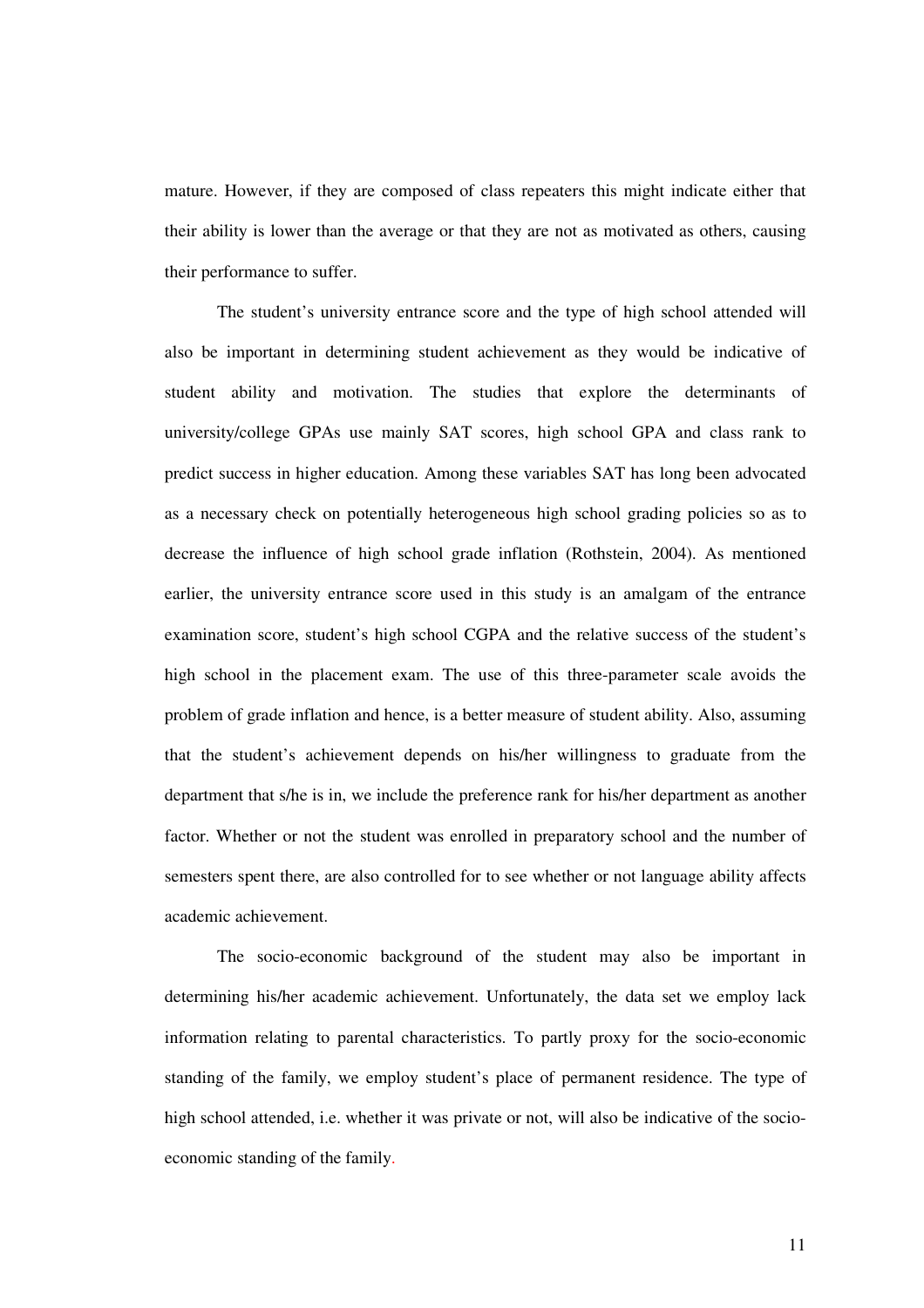In the multivariate analysis, we also employ a number of control variables reflecting departmental/school characteristics. For instance, we control for the school that the student is enrolled in for the reason that the average CGPA in a given school might be traditionally lower or higher in comparison to others. Other control variables include the gender composition of the student body and that of the faculty in the department that the student is enrolled. We conjecture that the higher is the representation of women in the form of fellow students or faculty the greater will be the academic success of female students as the former will help create a support group and a network, while the latter will act as role models. Empirical research finds mixed support for the role model hypothesis. Robst, Keil and Russo (1998) find a positive relationship between retention of female students and the percentage of science and mathematics classes taught by female faculty. No significant relationship is found for men. Canes and Rosen (1995), on the other hand, find no evidence that the gender composition of the students in a department is affected by the gender composition of the faculty. Jacobs (1996) reports mixed evidence on student satisfaction with same sex advisors and faculty. Rothstein (1995) states that the percentage of female faculty at a college had a positive, statistically significant impact on the probability that female students surveyed would attain an advanced degree.

In addition to the CGPA of students, we analyze university entrance scores, and the number of semesters spent in the preparatory school as additional indicators of academic achievement. In the analysis of university entrance scores, our interest lies in determining whether or not there are appreciable differences between male and female students in terms of educational achievement at the time they enter the university. The performance at the preparatory school, which is measured by the semesters spent there until the student achieves a passing mark in the English language test, will indicate the language ability of the student. Based on these three indicators - CGPA, university entrance scores and the number of semesters spent in the preparatory school - we hope to get an understanding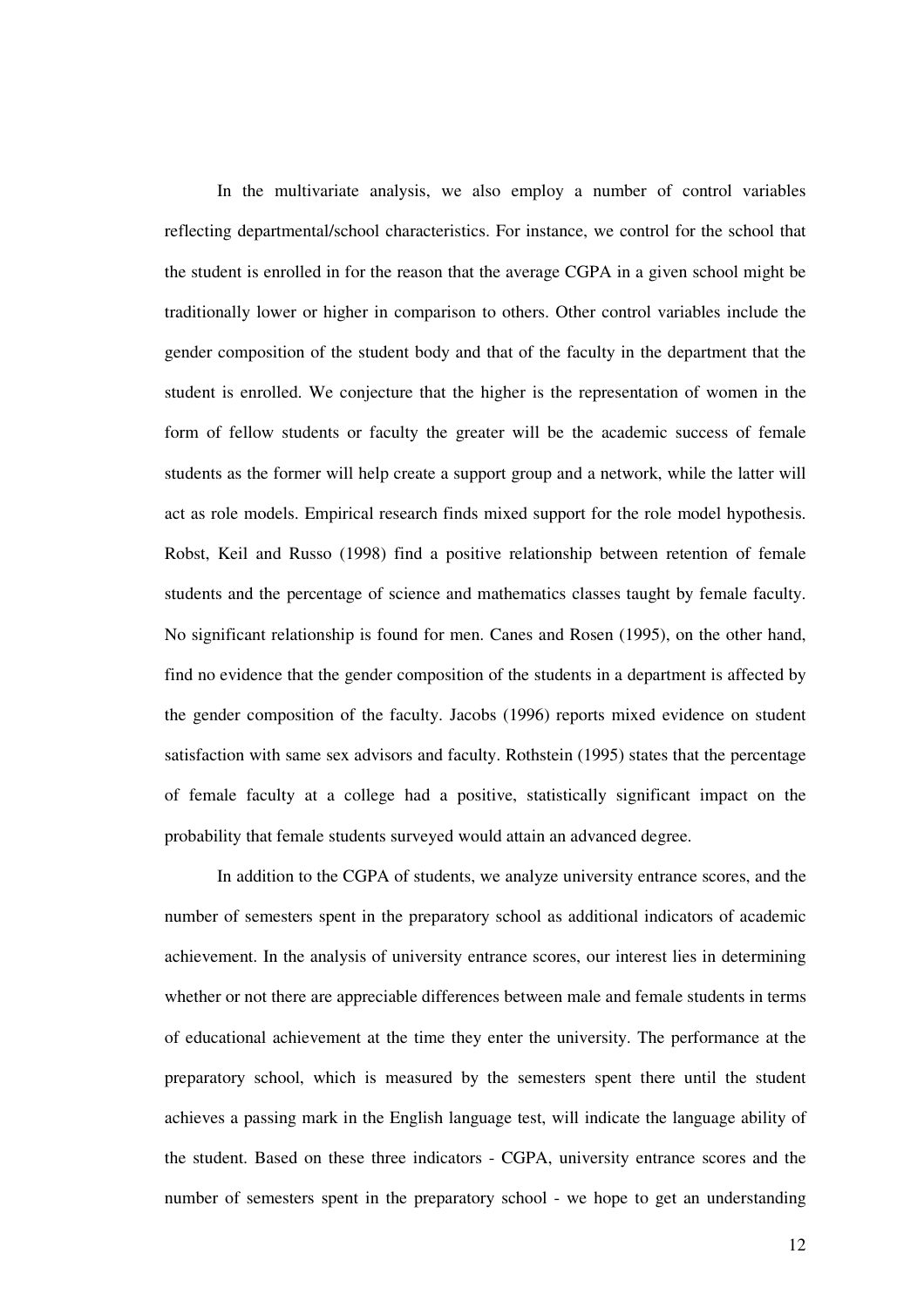about academic performance at different stages of student's life; at the time of college entry, before the progression to departments and during the time spent in the department itself.

One possible caveat in our analysis might be the university drop-outs. The data set we employ does include students who have failed out of their classes and face possible dismissal but not those who dropped out for personal reasons or were dismissed in earlier semesters. Dismissal occurs if a student fails to accumulate a total of 1.80 points at the end of three consecutive semesters.<sup>7</sup> The rate of dismissal at METU is rather low, which is reported to be 0.7% of all undergraduates in the 2001-2002 academic year (METU, 2003) and 0.6% in the 2002-2003 period (METU, 2004). Given the small number of drop-outs, we do not expect them to impact on our results significantly.

#### **5. The data**

The data for this study come from the undergraduate student records compiled by the registrar's office of METU. We were provided with an extract of this data reflecting the academic standing of the students as of Spring 2003. Table 1 presents the descriptive statistics on the undergraduate population based on key variables. The original data included 11,560 students. We excluded international students (who constitute 4.6% of the sample) and those who have transferred from abroad for the reason that they have no university entrance score. We also dropped departments such as physical education and vocational training for the same reason that they admit students not through the university exam but via an alternative mechanism. Additional exclusions include a small number of students with missing information. With all these exclusions, the data set is reduced to 10,343 individual cases.

 $<sup>7</sup>$  The rules for dismissal have been changed starting from the 2003-2004 academic year. According to the</sup> new regulations, a student can be dismissed if s/he fails to achieve 1.80 CGPA at the end of 14 semesters. Students who are in their final semester but who have failed at most three classes can take make-up exams.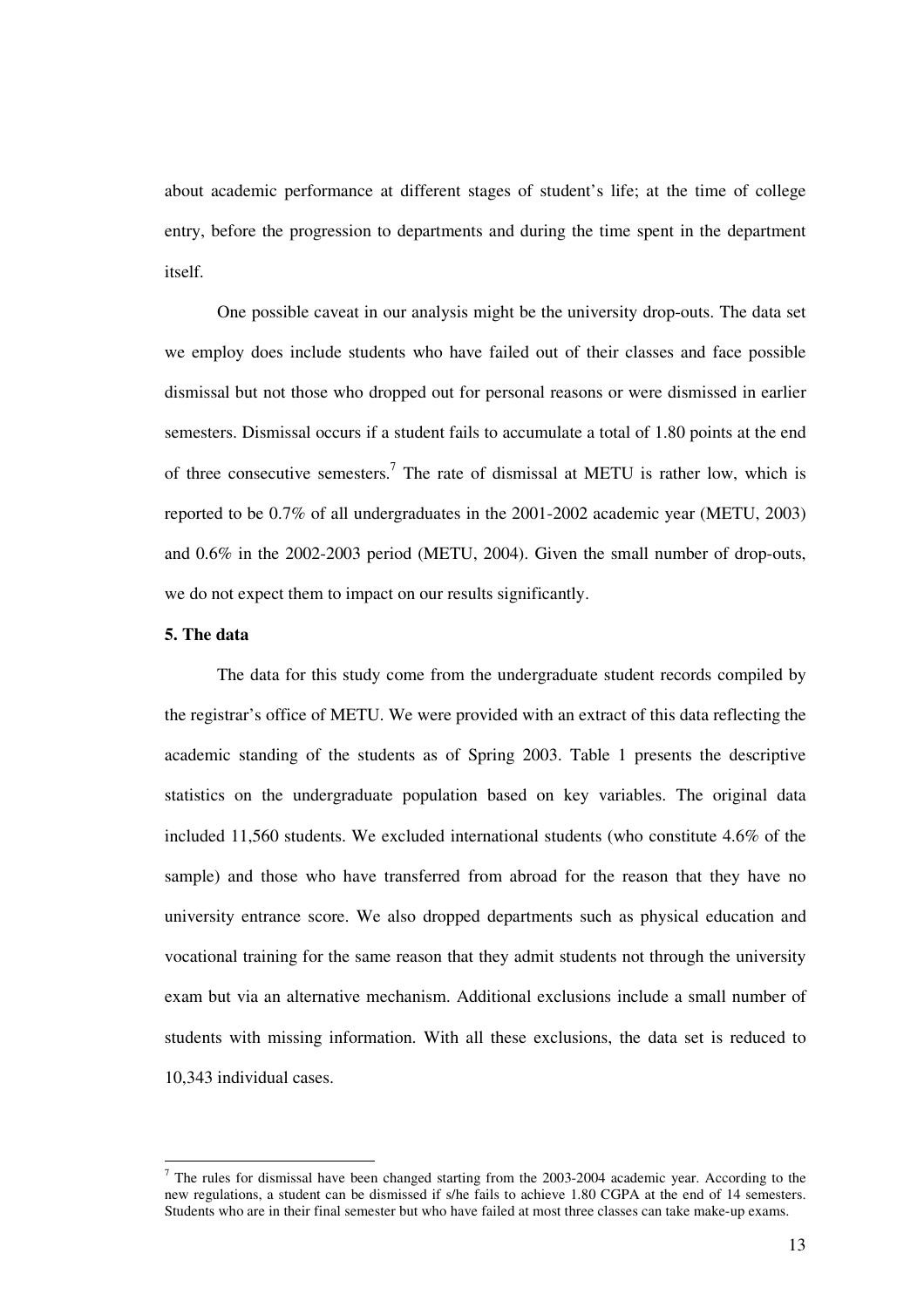Female students constitute 37.4% of the total student body<sup>8</sup> and are heavily represented in non-engineering departments though as mentioned earlier, METU has an engineering bias. Whether this is the result of women's choice, societal discrimination or failure to receive high enough placement scores is a question that begs an answer. As will be illustrated later in the paper, lower placement scores might partly explain the gender imbalance though considering that the teaching staff and the guidance councilors in basic and secondary schools in Turkey often carry and, consciously or unconsciously, reflect onto their students notions of gender appropriate traits and competencies and often use gender biased teaching materials (Acar et al., 1999; Helvacioglu, 1996), the role of societal discrimination cannot be ruled out. It has also been suggested that women who expect interruptions in their work careers choose those fields that have low cost of exit and reentry (Polachek, 1981; Jacobs, 1995; Blakemore and Low, 1984) which might also explain their lower concentration in engineering departments.

The gender composition of the teaching staff also shows wide variations across schools, which is not a surprising finding given the imbalance in the gender distribution of majors (see Table 2). While women constitute 34% of the full-time teaching staff, their representation in the Faculty of Education reaches 64.2%, but goes down as low as 23.4% in the Faculty of Engineering. The latter also constitutes the most competitive school with the highest average admittance score. The scoring system in the centrally managed university entrance examination changed in 1998 so that in Tables 1 and 2 we report two sets of entrance scores, one relating to students who have entered METU prior to the change in 1998 and the other for those who have entered after this date. Both sets of scores indicate that the Faculty of Engineering accepts students with relatively higher university

 $8$  Women constitute a slightly smaller proportion (about 42%) of high school graduates taking the university exam.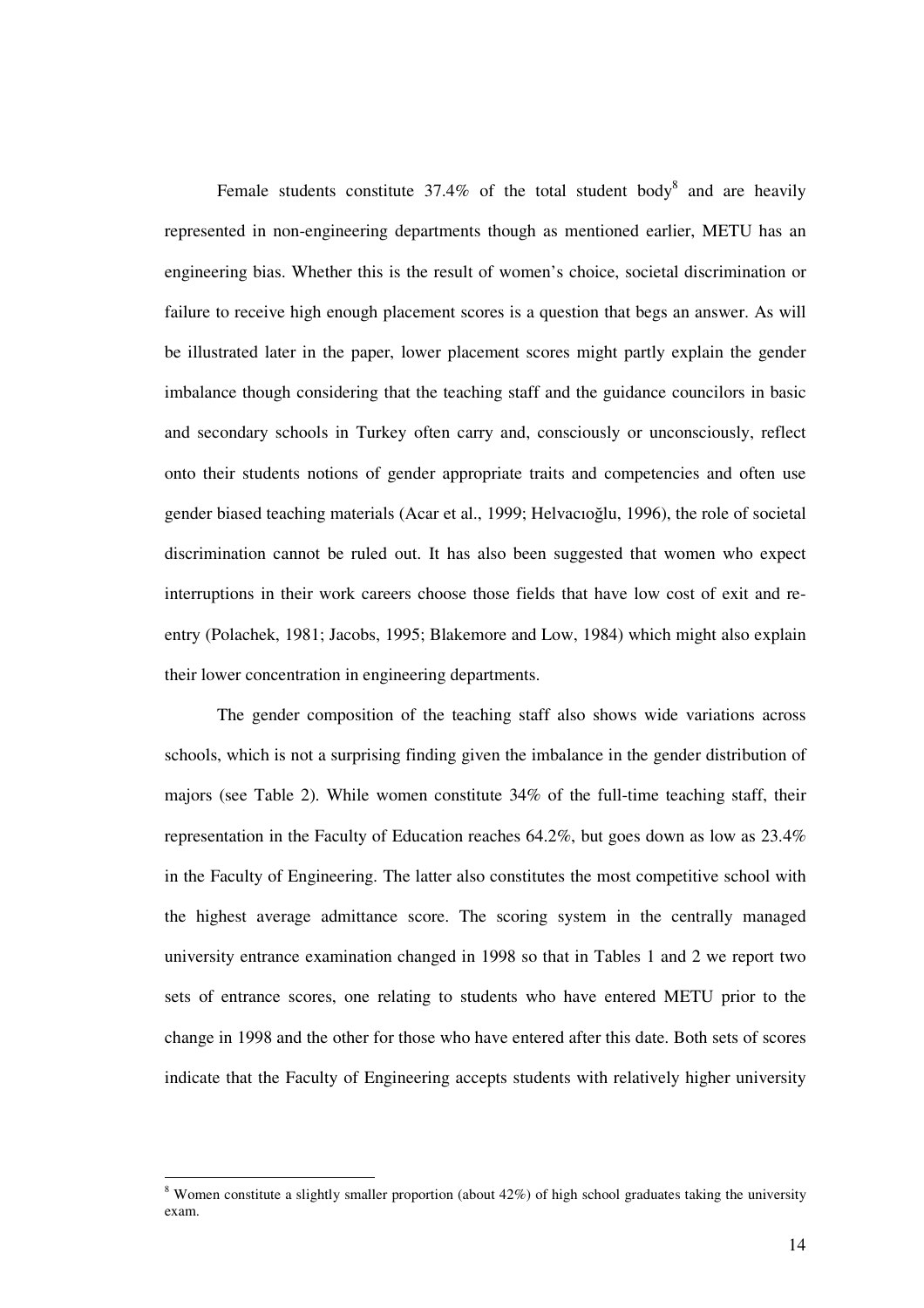entrance scores. Interestingly though, the engineering students have the lowest  $CGPA<sup>9</sup>$  of all schools, which might be indicative of its more demanding nature in relation to others.

When the CGPA of male and female students are compared, a difference in favor of the latter is observed. An opposite observation is made in terms of university entrance scores, though female applicants seem to be more successful in getting into the department of their choice which might indicate that they have lower aspirations. While male students, on average, enter their fifth choice, female students manage better, the average of their school rank being 4.4.

A substantial portion of the students (36.9%) come from Anatolian High Schools where the medium of instruction is in a foreign language, usually in English. Students from private schools make up a little more than one fifth of the student body, which considering the overall share of private schools in secondary education, is quite substantial. This finding goes to indicate that students at METU are a select group. Based on their high school background, a significant number of students are expected to have a fair amount of knowledge in the English language. Despite this, over 70% of the student body is found to enroll in the preparatory school before proceeding on to departments. The average number of semesters spent in the preparatory school is close to two semesters or one academic year. These results imply either that high school English does not equip students with the required language skills or that students opt to enroll in the preparatory school (by purposely not doing well in the English proficiency exam) to have a break from their studies. If the latter is the case, there is certainly a waste of resources, which needs to be avoided.

The distribution of students also shows variations by year. In comparison to males, a higher proportion of females are freshmen, whereas a smaller proportion of them are

<sup>&</sup>lt;sup>9</sup> Courses taken from the preparatory school are excluded from CGPA calculations since they are evaluated on a pass or fail basis.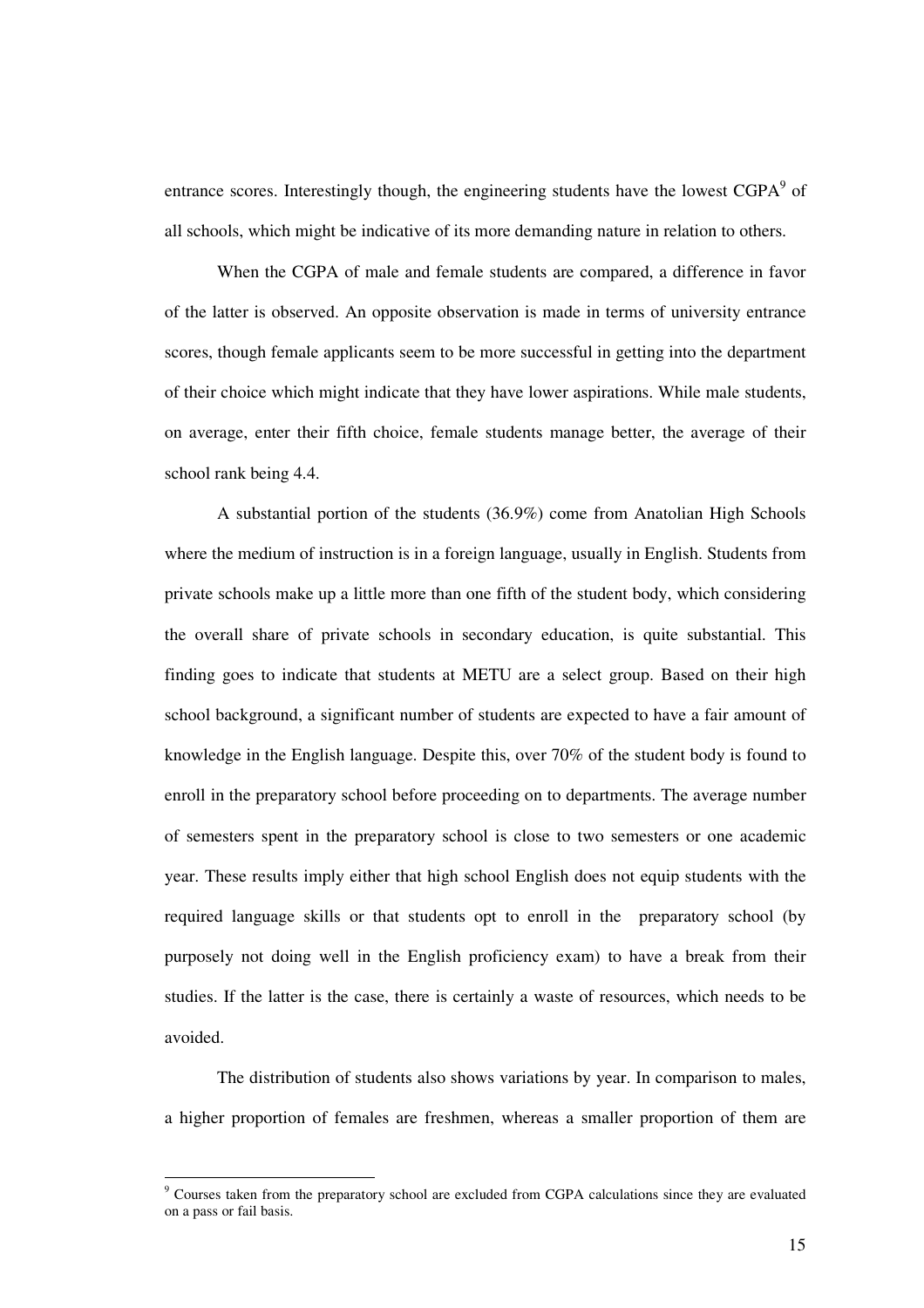seniors. The former observation stems from the fact that a smaller proportion of females attend preparatory school and when they do, they spend fewer semesters there. The latter observation, on the other hand, may stem from more timely graduation of female students. In other words, if female students are more successful in their studies, which is the subject of the next section, their presentation among seniors will be less than their overall share. As mentioned earlier, dismissal is rather unlikely which essentially means a greater concentration of students in the fourth-year.

As students mature and get used to their department, their performance improves so that higher CGPAs are recorded in upper classes. Figure 1 shows that the distribution of CGPA by year is distinctly different so that pooling students from all years might not be appropriate. Therefore, in what follows next, we analyze the academic performance of genders separately for each year. Before proceeding on to presenting our results, it is also important to emphasize that the student body at METU represents the best students in Turkey so that the conclusions drawn from this study may not be representative of the other 1.5 million students who hope to get a university degree.

#### **6. Academic performance by sex**

In this section of the paper, we analyze the academic performance of male and female students via three indicators; university entrance scores, the rate of progress from preparatory school to faculties and student CGPA.

#### *6.1 University entrance scores*

As the summary statistics indicated in Table 1, there is a gender gap in favor of male students in terms of university entrance scores. Figures 2A and 2B illustrate the cumulative distribution of entrance scores for male and female students for the 1999-2002 and 1996-1998 periods, respectively. In both graphs, the cumulative distribution of female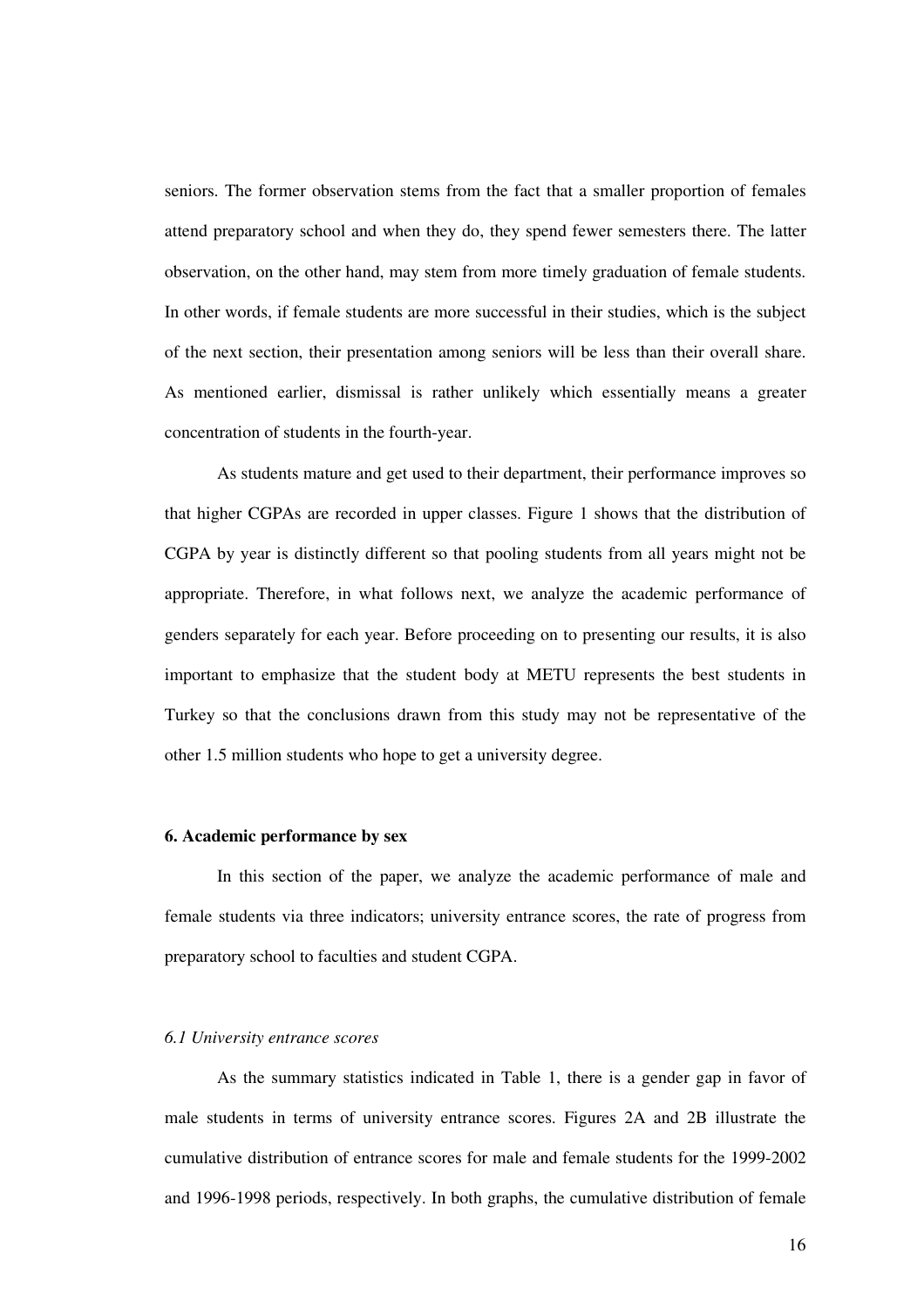scores lies above the distribution for males indicating the existence of a gender gap in favor of the latter. The observed difference in scores may originate from two sources; (1) Female students are less successful in the placement exam so that they enter their respective departments with lower scores, (2) Female students prefer less competitive departments that admits students with lower scores, which reduces their motivation to do well in the entrance exam or that due to their lower scores they get placed into departments with lower entrance requirements. The distribution of students across schools given in Table 1 indeed shows that female students are concentrated in schools with less competitive entrance requirements. To allow comparability across departments and to see whether female students do indeed enter their departments with lower scores, we standardize the entrance scores using the score obtained by the last student admitted to the department in question. Minimum scores show variations among departments and across time primarily due to the change in the demand for the department. Standardization, which is done by subtracting the student's score from the minimum score, accounts for interdepartmental demand differences as well as the change in the scoring scheme in 1999. 10

The mean standardized university entrance scores for male and female students by schools along with the associated p-values reflecting the results of the hypothesis that there is no gender gap in entrance scores are given in Table 3. For female students the average standardized entrance score is found to be 1.94 points, whereas for male students this figure stands at 2.46 points. Although, in comparison to the crude differential the gender gap is substantially reduced, it nevertheless remain statistically significant at conventional levels (p<0.000). These results confirm that while a good portion of the crude gap stems

<sup>&</sup>lt;sup>10</sup> The standardized scores may embody negative values due mainly to transfer students. If a student cannot get into the department of his/her choice but enrolls in a different program, s/he has the possibility of transferring to his/her preferred program provided s/he meets the set criteria. One of the requirements is that his/her university entrance score is not below a given cut off point, which is determined in relation to the minimum score of the department in the year that the student took the university exam.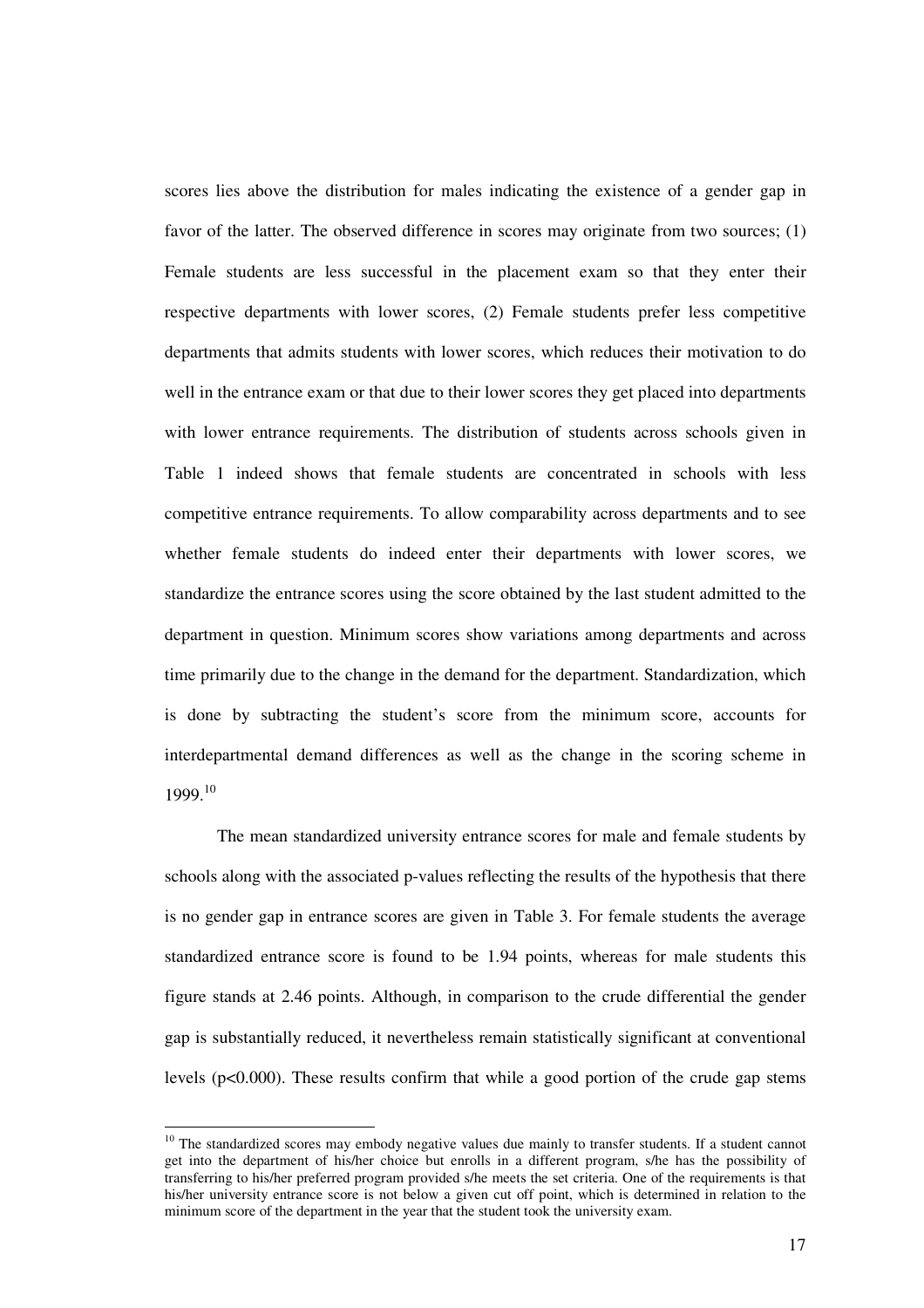from females being placed into less competitive departments, the fact that there is a significant gender gap in standardized scores imply that they enter their respective departments with lower scores.

Analyzing the gender gap by schools shows that the gap is statistically significant to the disadvantage of women in all five schools except for the Faculty of Architecture and the Faculty of Economic and Administrative Sciences (see Table 3). The difference is especially big in the Faculty of Arts and Sciences possibly because rather diverse departments are gathered under the same school, ranging from such technical fields as physics and mathematics to departments that are more social science oriented such as sociology and history. The placement scores for male and female students by departments along with the p-values showing the statistical significance of the gender gaps are given in Appendix Table A1. Indeed, as conjectured above, the departments under the Faculty of Arts and Sciences demonstrate larger gender gaps in placement scores.

These findings are consistent with the literature on gender disparity in SAT scores in the US. However, the gap cannot be explained by differential course taking patterns between sexes since unlike the American students who can choose among courses, all Turkish high school students are required to take the same mandatory courses including math. Neither is there evidence that the university entrance exam is biased against a given sex or that male and female examinees differ in terms of socio-economic background.<sup>11</sup> Hence, the reason for the gap must lie in the pre-collegiate experience of students.

#### *6.2 Preparatory school*

An imbalance is also observed in the gender composition of the preparatory school. While the proportion of male students enrolling in preparatory school at the start of their

<sup>&</sup>lt;sup>11</sup> Even if they do, it is unlikely that the students admitted to METU will differ from each other as well. Conjecturing that the sample of male and female students will differ at the low end of the score distribution and given that METU admits only a fraction of students from top, we expect a rather homogenous student population by sex.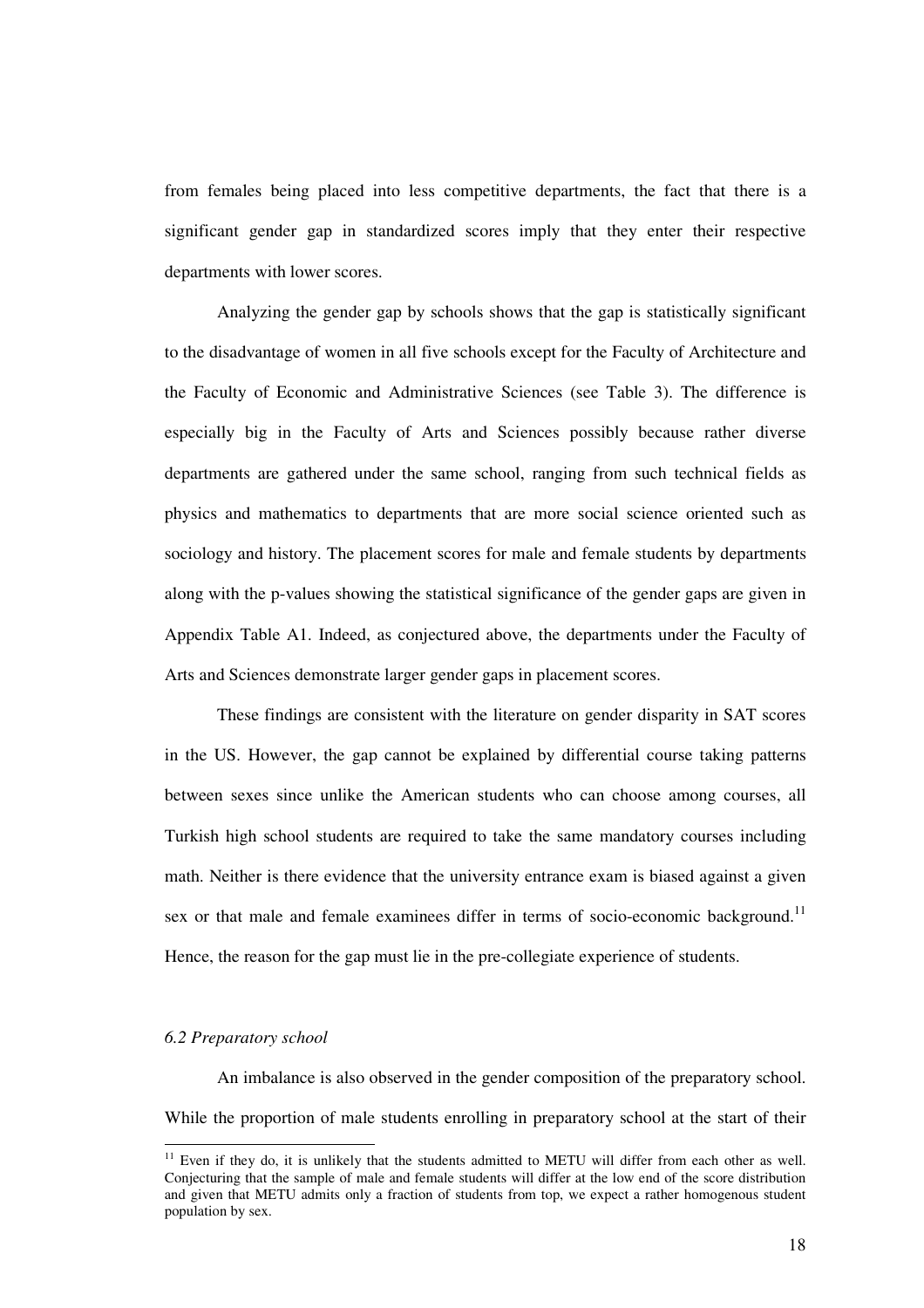college life is 74.5%, the corresponding rate for female students is 68.4%. The difference is statistically significant (p-value<0.000). There is also a small but statistically significant gap in the number of semesters male and female students spend in the preparatory school before they pass the English language test. While male students spend, on average, 1.85 semesters learning English, this figure is 1.8 semesters for females. These observations can be taken to indicate the higher language ability of female students in comparison to their male counterparts, though differences in motivation may also be a factor.

#### *6.3 Cumulative grade point average*

Next, we consider the academic achievement of male and female students in terms of CGPA. The summary statistics presented in Table 1 showed that female students, on average, outperform their male counterparts. To see whether this result holds when other relevant factors determining CGPA are controlled for, we run a series of OLS estimations disaggregated by year (freshman, sophomore, junior, and senior).

Running the model on a pooled sample of male and female students reveal that holding individual characteristics constant and controlling for differing departmental characteristics, females are expected to have CGPAs that are 0.12-0.13 points higher than that of their male counterparts (see Appendix Table A2). This result holds regardless of the year of the student. Having found that the gender of the student matters in determining CGPA, we run separate regressions for male and female students to determine the factors that are instrumental in bringing about an advantage for females. The results are presented in Tables 4 and 5.

Age is an important determinant of the CGPA of male students but not of females, with the exception of first-year women. This result possibly stems from the fact that girls mature faster than boys. Younger students in a given class are found to outperform their older counterparts who are likely to be composed of class repeater or those who have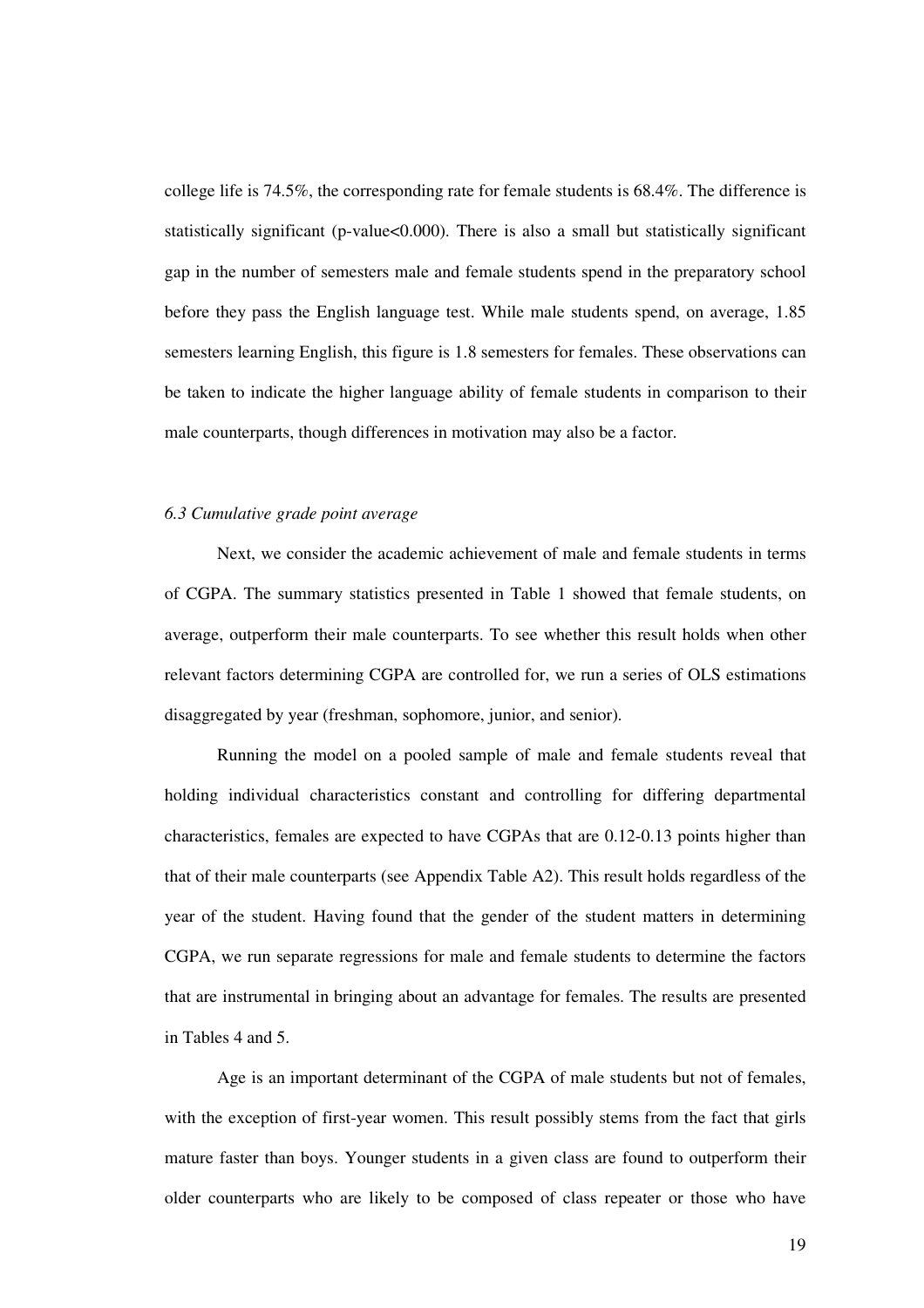entered the university after a number of tries. Since we are controlling for the year of entry, which has a positive effect on CGPA indicating that more recent entrants are more successful, it must be that older students are class repeaters. The results seem to be indicating that, in a given class, a larger proportion of males are composed of class repeaters which is also supported by descriptive statistics presented in Section 3.

The type of high school attended also matters. Male students graduating from Anatolian and science high schools and private language schools outperform other male students during freshman and senior years. The language skills acquired in these schools might be instrumental in helping the first-year students follow classes, while making it easier for seniors to fulfill their written assignments which intensify in the final year. However, it is interesting to note that in their second and third years, male students graduating from general public high schools that manage to send only a small number of their graduates to METU outperform others. A plausible explanation is that these are a select group of students who probably have above average skills (though not necessarily language skills) making it possible for them to enter METU. Among females, the effect of high school differences on CGPA is not so pronounced. Graduating from sciences oriented high schools help, we suspect because they equip students with better academic skills.

The (standardized) university entrance scores impact positively on CGPA though the effect is observed most strongly in the first year. While its effect lingers on to the second year for male students, it disappears for female students only to reappear in the third year, but with a much weaker effect. Even among freshmen, the impact of university entrance scores on CGPA is rather minimal. This may be due to the fact that there is not much variation in the placement scores especially when differences among departments are controlled. A student entering his/her department with an extra point as compared to the student with the lowest placement score expects to have a CGPA that is 0.02-0.04 points higher. Holding the placement score constant, getting into a less favored department, on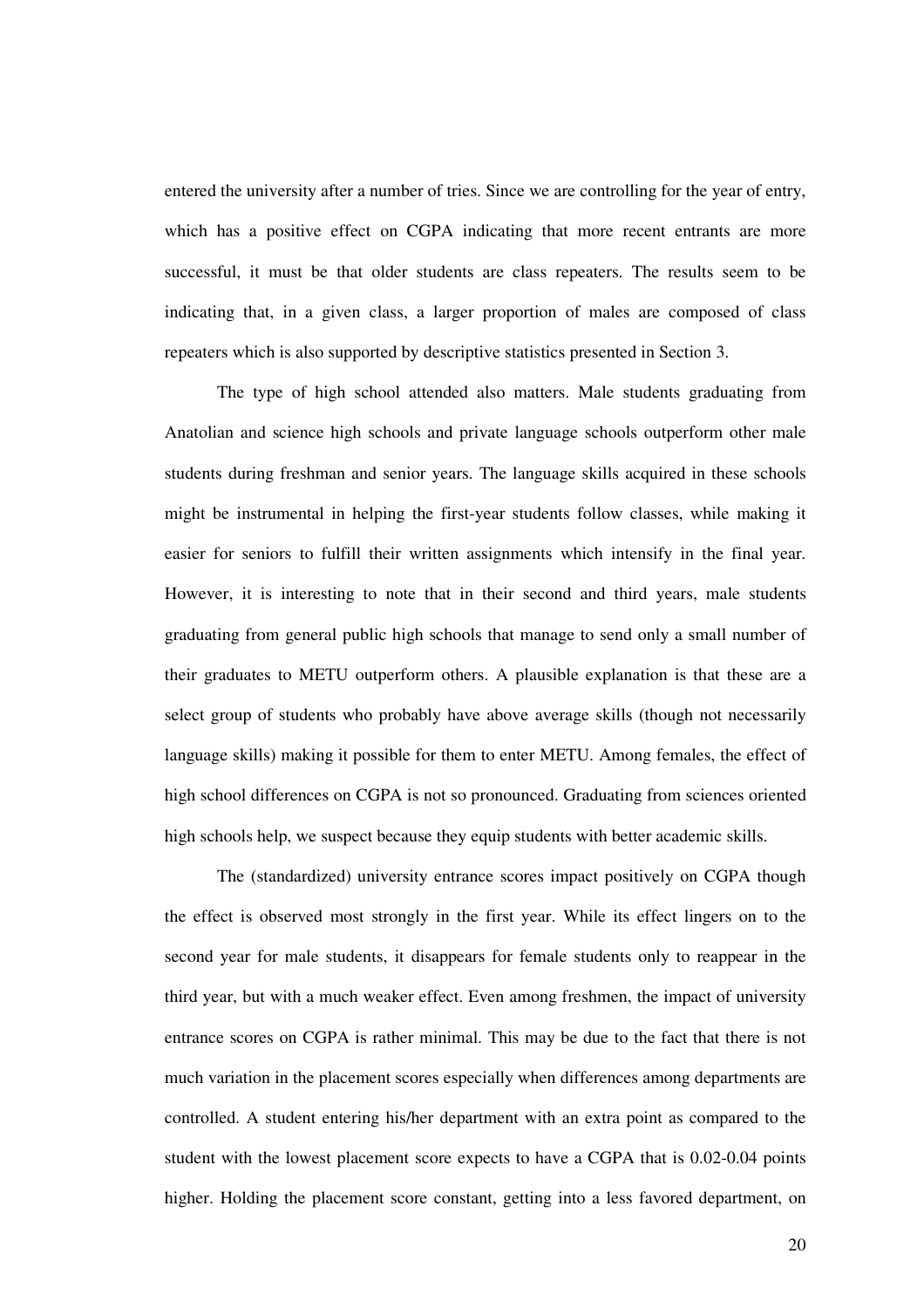the other hand, decreases the CGPA of male and female students quite significantly. The effect is not only stronger but also persists throughout the student's college life. For instance, a freshman entering his/her  $10<sup>th</sup>$  choice expects to have 0.4 points lower CGPA than a fellow student entering the department as a first choice.

The preparatory school education, taking into the semesters spent there, impacts on student achievement positively. The only exception is observed for male students in the freshman year, for whom no significant effect is recorded. It is interesting to also note that additional semesters spent in the preparatory school, except for in the first year, do not seem to negatively affect student performance. The negative impact in the first year possibly stems from adjustment problems. Preparatory school education is relatively less demanding so that the longer the time spent here, the harder the transition is from the preparatory school to the department. The positive effect in upper years, on the other hand, implies that certain number of semesters in preparatory school is required to achieve competency in the English language.

The department in which the student is enrolled also matters in determining his/her CGPA. For both the male and female students, there seems to be a 'penalty' associated with being in the engineering school though as mentioned earlier, it admits students with relatively higher university entrance scores. Comparing the 'grade premium' associated with not being an engineering student across male and female students reveal that only in the freshmen year and in the Faculty of Education do the female students have a premium over their male counterparts. Male students, on the other hand, have an advantage over females in the Faculty of Architecture and Arts and Sciences in sophomore and junior years and in the Faculty of Education in their senior year.

The gender composition of the student body in the department that the student is enrolled in does not seem to impact on the success of female students. However, quite interestingly, higher female student composition works to reduce the CGPA of male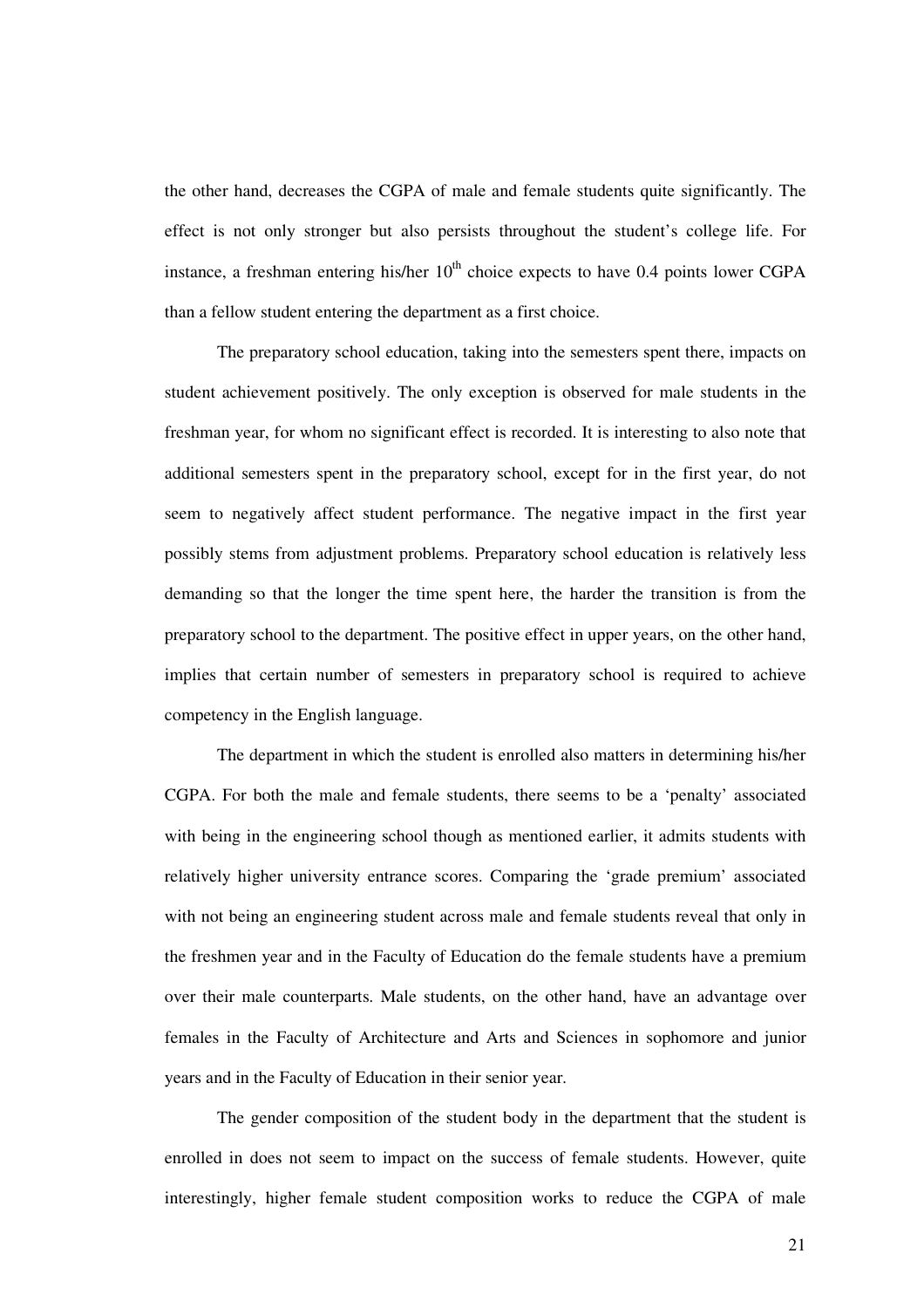students. Since almost the entire student body comes from co-ed schools, this effect is puzzling. A plausible explanation is that contrary to our conjecture, female students are more conservative about including their male classmates into their study groups so that where the latter constitute a minority they suffer from lack of study networks. Higher female faculty composition, on the other hand, works to increase the CGPA of both the male and female students. Although the 'role model' hypothesis would predict a positive effect for females, it is not clear why male students are also positively affected. In fact, except for the freshmen among whom the favorable effect is observed only for male students, higher female faculty ratio does not seem to particularly bring about an advantage for female students. A plausible conjecture for the equally favorable effect of women faculty on male and female students' academic performance is that women faculty members are more generous in giving out grades compared to their male counterparts.

Students from Ankara, the majority of whom would be living at home, are predicted to have higher CGPAs. So do the male students residing in dormitories on campus. Female students' academic performance seem to be less affected from being away from their families, or having to live alone possibly because they have been brought up with skills to manage on their own whereas, male students often lack such skills. Alternatively, it might be that female students are freed from their domestic obligations and therefore, perform better.

#### **7. Conclusion**

The study has established that despite their lower university entrance scores and under-representation in most departments, female undergraduate students outperform their male counterparts during their college years. While it is true that higher grades in the Faculty of Education and the greater concentration of female students in education departments help explain the higher CGPA for the female student population, it is also the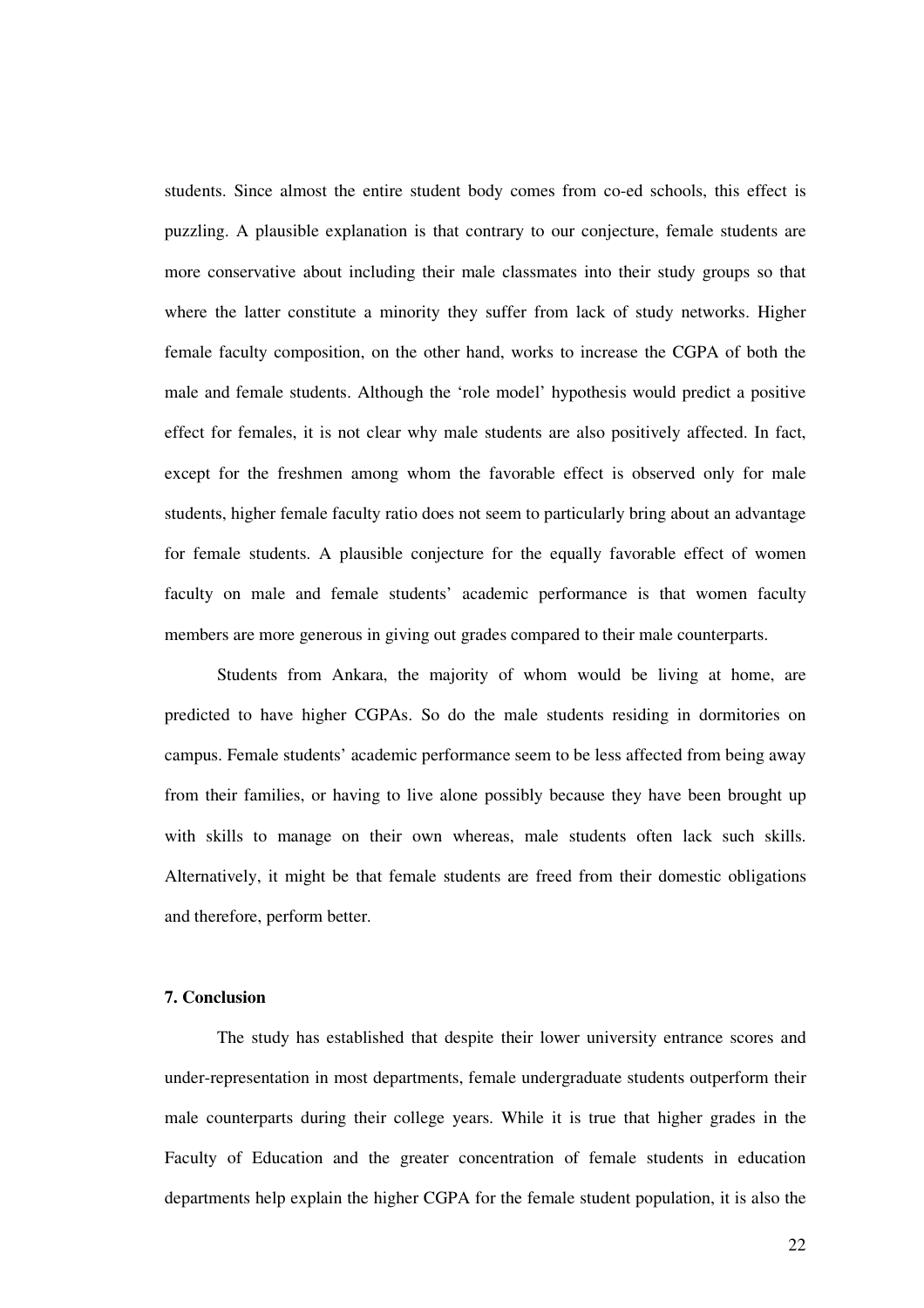case that female students outperform their male counterparts in all the other four schools considered. The multivariate analysis has further shown that, controlling for all other relevant factors, belonging to a certain school does not bring about an advantage to female students. Quite the contrary, it is the male students who enjoy a 'grade premium'. To the extent that we are controlling for student ability and other relevant individual attributes, our results seem to indicate that female students are able to make better use of their individual endowments and the opportunities offered at METU in achieving higher grades. As suggested in the literature, this would most likely to entail such factors as better class attendance, study skills, and motivation on the part of the female students.

Amidst the gender inequality in much of the public life in Turkey, higher course grades achieved by female students are encouraging. However, gender segregation by fields of study should not be overlooked. A significant portion of the gender earnings gap (as much as 45%) among university graduates in the US is attributed to differences in majors (Solnick, 1995; Jacobs, 1996). To the extent that females are less likely to get into lucrative fields of study, this may translate into lower earnings in the future. Labor market statistics in Turkey indicate that university educated women earn less than men. The most recent statistics put this gap at little under  $25\%$ .<sup>12</sup> It must also be considered that not all university educated women enter the labor market  $(62\%$  do as opposed to 78% of men). If labor market discrimination is a factor in this, then the earnings gap reported above is probably underestimated. Since METU does not keep track of the labor market performance of its graduates, it is not clear whether women alumni constitute a happy minority who find the labor market as open and satisfying as men do. It might very well be that they end up becoming part of the larger crowd of highly qualified but underemployed women.

 $12$  The figure is based on hourly earnings of men and women and is calculated by the authors using the 2002 Household Income and Consumption Expenditures Survey.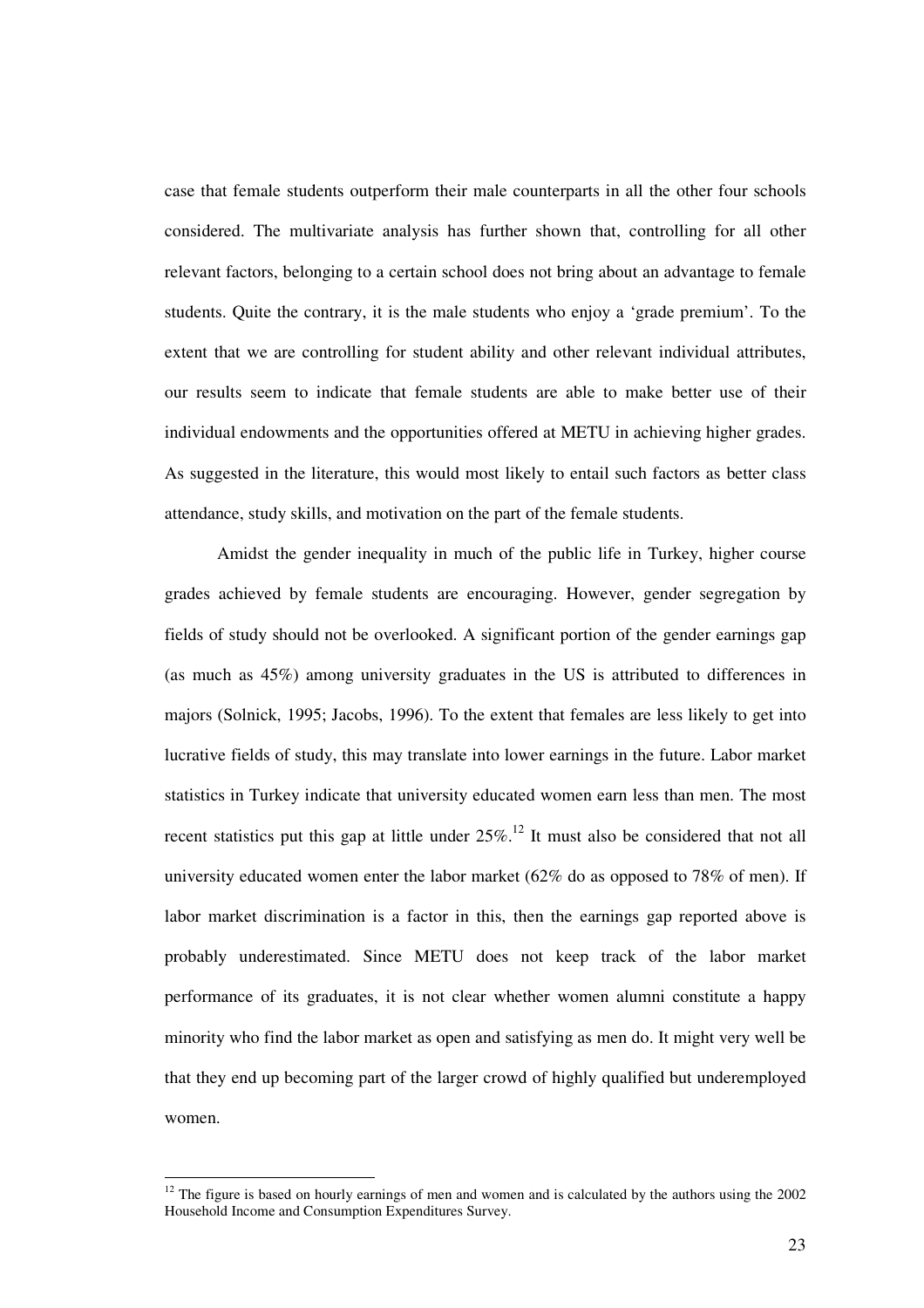#### **Acknowledgements**

This work was undertaken with the support provided by METU Scientific Project Fund (BAP-2004-04-03-02). We would like to thank Erol Taymaz for his suggestions and comments.

#### **References**

- Acar, F. Güneş-Ayata, A. and Varoğlu, D. (1999) *Cinsiyete Dayalı Ayırımcılık: Türkiye'de Eitim Sektörü Örnei* (Gender Discrimination: A Case Study of the Education Sector in Turkey), Ankara: KSSM
- Allik, J., Must, O. and Lynn, R. (1999) Sex Differences in General Intelligence among High School Graduates: Some Results From Estonia, *Personality and Individual Differences*, 26, pp. 1137-1141.
- Baker, D. P. and Jones, D. P. ( 1993) Creating Gender Equality: Cross-national Gender Stratification and Mathematical Performance, *Sociology of Education*, 66, pp. 91- 103.
- Betts, J. R. and Morell, D. (1999) The Determinants of Undergraduate Grade Point Average: The Relative Importance of Family Background, High School Resources, and Peer Group Effects, *The Journal of Human Resources*, 34, pp. 268-293.
- Blakemore, A. E. and Low, S. A. (1984) Sex Differences in Occupational Selection: The Choice of College Majors, *Review of Economics and Statistics*, 66, pp. 157-163.
- Bradley, K. (2000) The Incorporation of Women into Higher Education: Paradoxical Outcomes?, *Sociology of Education*, 73, pp. 1-18.
- Bridgeman, B. and Wendler, C. (1991) Gender Differences in Predictors of College Mathematics Performance and in College Mathematics Course Grades, *Journal of Educational Psychology*, 83, pp. 275-284.
- Byrnes, J. P., Hong, L. and Xing, S. (1997) Gender Differences on the Math Subtest of the Scholastic Aptitude Test May Be Culture-Specific, *Educational Studies in Mathematics*, 34, pp. 49-66.
- Canes, B. J. and Rosen, H. S. (1995) Following in Her Footsteps? Faculty Gender Composition and Women's Choices of College Majors, *Industrial and Labor Relations Review*, 48, pp. 486-504.
- Cohn, E., Cohn, S., Hult Jr., R. E., Balch, D. C. and Bradley Jr., J. (1998) The Effects of Mathematics Background on Student Learning in Principles of Economics, *Journal of Education for Business*, 74, pp. 18-22.
- Colom, R. and Lynn, R. (2004) Testing the Developmental Theory of Sex Differences in Intelligence on 12-18 Year Olds, *Personality and Individual Differences*, 36, pp. 75-82.
- Dayıoğlu, M. and Tunalı, İ. (2003) Falling Behind While Catching Up: Changes in the Female-Male Wage Differential in Urban Turkey, 1988 to 1994, paper presented at the 2003 Annual Meeting of the Population Association of America.
- Ertürk, Y. and Dayıoğlu, M. (forthcoming) *Gender, Education and Child Labor in Turkey*, Geneva: ILO.
- Feingold, A. (1988) Cognitive Gender Differences Are Disappearing, *American Psychologist*, 43, 95-103.
- Flynn, J. R. (1998) Israeli Military IQ Tests: Gender Differences Small; IQ gains Large, *Journal of Biosocial Sciences*, 30, pp. 541-553.
- Helvacıoğlu, F. (1996) *Ders Kitaplarında Cinsiyetçilik* (Gender Bias in School Textbooks)*,* Ankara: Kaynak Publishing.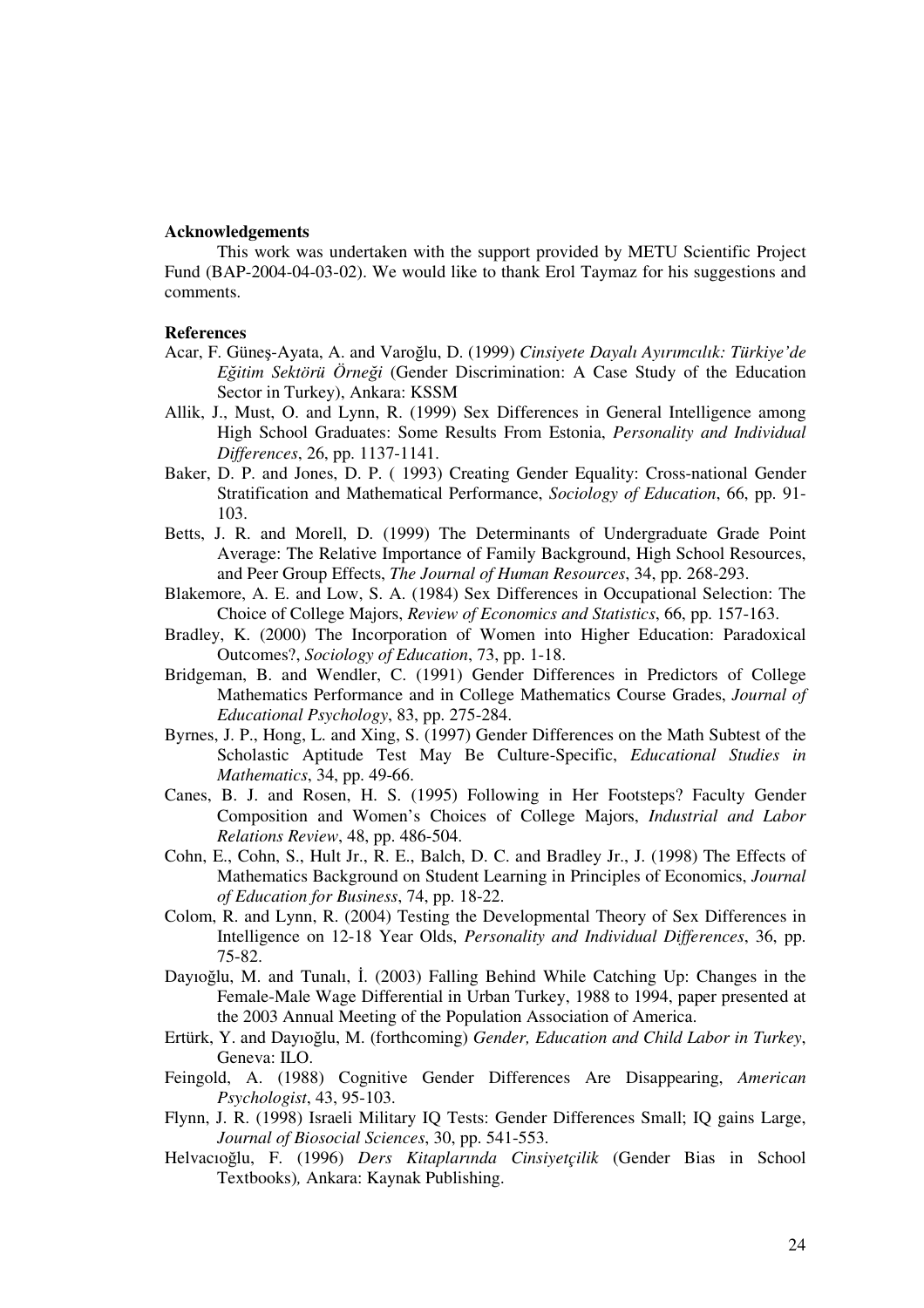- Hyde, J. S. and Kling, K. C. (2001) Women, Motivation and Achievement, *Psychology of Women Quarterly*, 25, 364-378.
- Jacobs, J. A. (1995) Gender and Academic Specialties: Trends among Recipients of College Degrees in the 1980s, *Sociology of Education*, 68, pp. 81-98.
- Jacobs, J. A. (1996) Gender Inequality and Higher Education, *Annual Review of Sociology*, 22, pp. 153-185.
- Kim, M. M., Rhoades, G. and Woodard Jr., D. B. (2003) Sponsored Research versus Graduating Students? Intervening Variables and Unanticipated Findings in Public Research Universities, *Research in Higher Education*, 44, pp. 51-81.
- Kimball, M. M. (1989) A New Perspective on Women's Math Achievement, *Psychological Bulletin*, 105, pp. 198-214.
- Lao, R. C. (1980) Differential Factors Affecting Male and Female Academic Performance in High School, *The Journal of Psychology*, 104, pp.119-127.
- Leonard, D. K. and Jiang, J. (1999) Gender Bias and the College Predictors of the SATs: A Cry of Despair, *Research in Higher Education*, 40, pp. 375-407.
- Lynn, R. (1998a) Sex Differences in Intelligence: A Rejoinder to Mackintosh, *Journal of Biosocial Sciences*, 30, pp. 529-532.
- Lynn, R. (1998b) Sex Differences in Intelligence: Some Comments on Mackintosh and Flynn, *Journal of Biosocial Sciences*, 30, pp. 555-559.
- Lynn, R. (1999) Sex Differences in Intelligence and Brain Size: A Developmental Theory, *Intelligence*, 27, pp. 1-12.
- Lynn, R. and Tse-Chan, P. W. (2003) Sex Differences on the Progressive Matrices: Some Data From Hong Kong, *Journal of Biosocial Sciences*, 35, pp. 145-150.
- Mackintosh, N. J. (1998) Reply to Lynn, *Journal of Biosocial Sciences*, 30, pp. 533-539.
- Ministry of National Education (MNE) (2004) *Statistics on National Education 2002- 2003*, http://www.meb.gov.tr
- Middle East Technical University (2003). *2002 Faaliyet Raporu* (Activities Report), Ankara: METU.
- Middle East Technical University (2004). *2003 Faaliyet Raporu* (Activities Report), Ankara: METU.
- Morris, V. C. (1959) Male, Female, and the Higher Learning: The Educational Significance of Differences between the Sexes, *Journal of Higher Education*, 30, pp. 67-72.
- OECD (2001) *Education at a Glance: OECD Indicators*, Paris: OECD Publicatons.
- Polachek, S. W. (1981) Occupational Self-Selection: A Human Capital Approach to Sex Differences in Occupational Structure, *The Review of Economics and Statistics*, 63, pp. 60-69.
- Robst, J., Keil, J. and Russo, D. (1998) The Effect of Gender Composition of Faculty on Student Retention, *Economics of Education Review*, 17, pp. 429-439.
- Rothstein, D. S. (1995) Do Female Faculty Influence Female Students' Educational and Labor Market Attainments?, *Industrial and Labor Relations Review*, 48, pp. 515- 530.
- Rothstein, J. M. (2004) College Performance Predictions and the SAT, *Journal of Econometrics*, 121, 297-317.
- Solnick, S. J. (1995) Changes in Women's Majors from Entrance to Graduation at Women's and Coeducational Colleges, *Industrial and Labor Relations Review*, 48, pp. 505-514.
- Stage, F. K. and Kloosterman, P. (1995) Gender, Beliefs, and Achievement in Remedial College-Level Mathematics, *Journal of Higher Education*, 66, pp. 294-311.

State Institute of Statistics (SIS) (2003). *Census of Population 2000*, Ankara: SIS. Student Selection and Placement Center (SSPC) (2004) http://www.osym.gov.tr.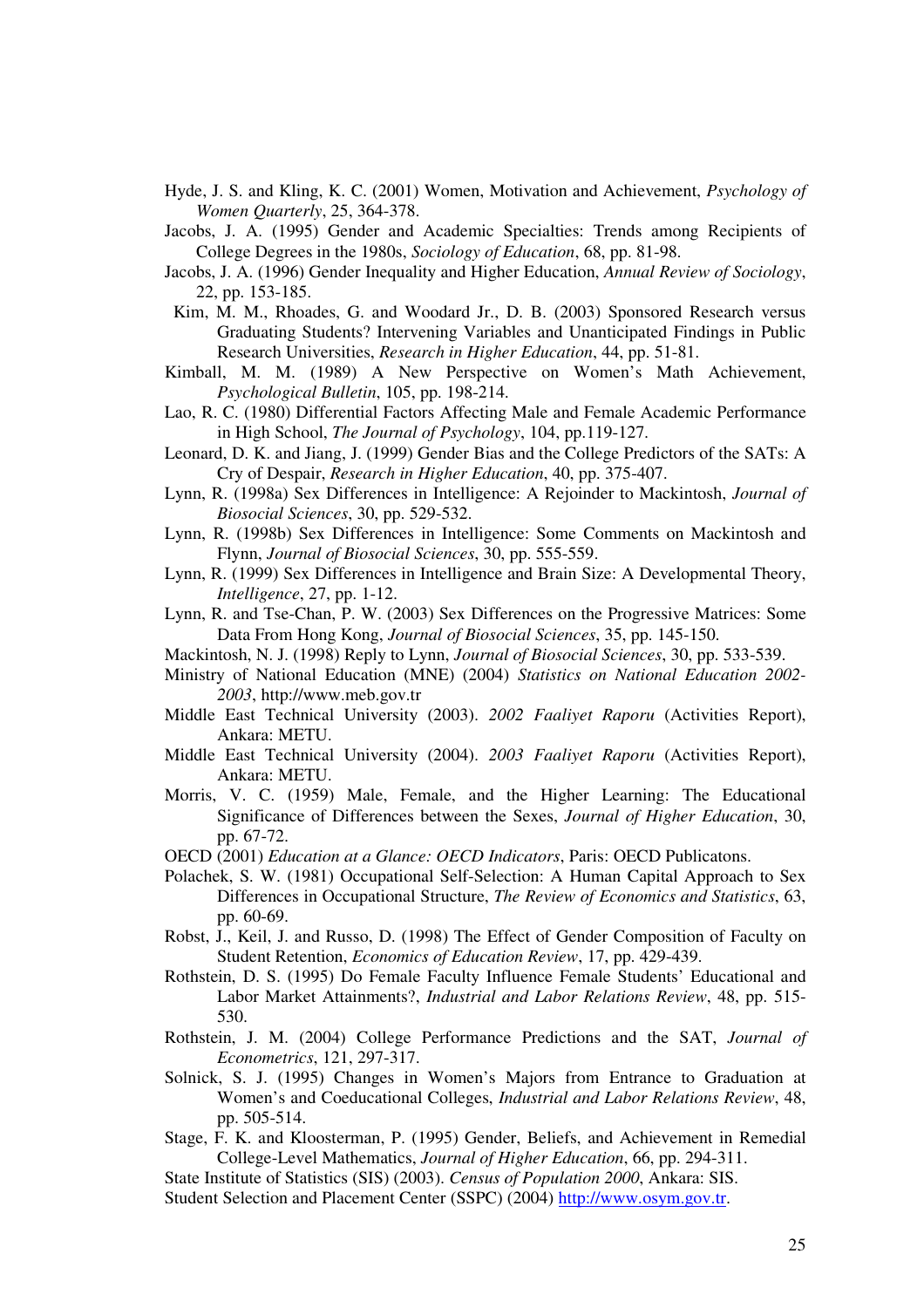- T.C. Yükseköğretim Kurulu (2003) Türk Yükseköğretiminin Bugünkü Durumu March 2003 (http://www.yok.gov.tr/egitim/raporlar/Mart2003).
- Tansel, A. (2002) Determinants of School Attainment of Boys and Girls in Turkey: Individual, Household and Community Factors, *Economics of Education Review*, 21, pp. 455-470.
- Wainer, H. and Steinberg, L. S. (1992) Sex Differences in Performance on the Mathematics Section of the Scholastic Aptitude Test: A Bidirectional Validity Study, *Harvard Educational Review*, 62, pp. 323-336.
- Wilberg, S. and Lynn, R. (1999) Sex Differences in Historical Knowledge and School Grades: A 26 Nation Study, *Personality and Individual Differences*, 27, pp. 1221- 1229.
- Young, J. W. and Fisler, J. L. (2000) Sex Differences on the SAT: An Analysis of Demographic and Educational Variables, *Research in Higher Education*, 41, pp. 401-416.
- Younger, M., Warrington, M. and Williams, J. (1999) The Gender Gap and Classroom Interactions: Reality and Rhetoric? *British Journal of Sociology of Education*, 20, pp. 325-341.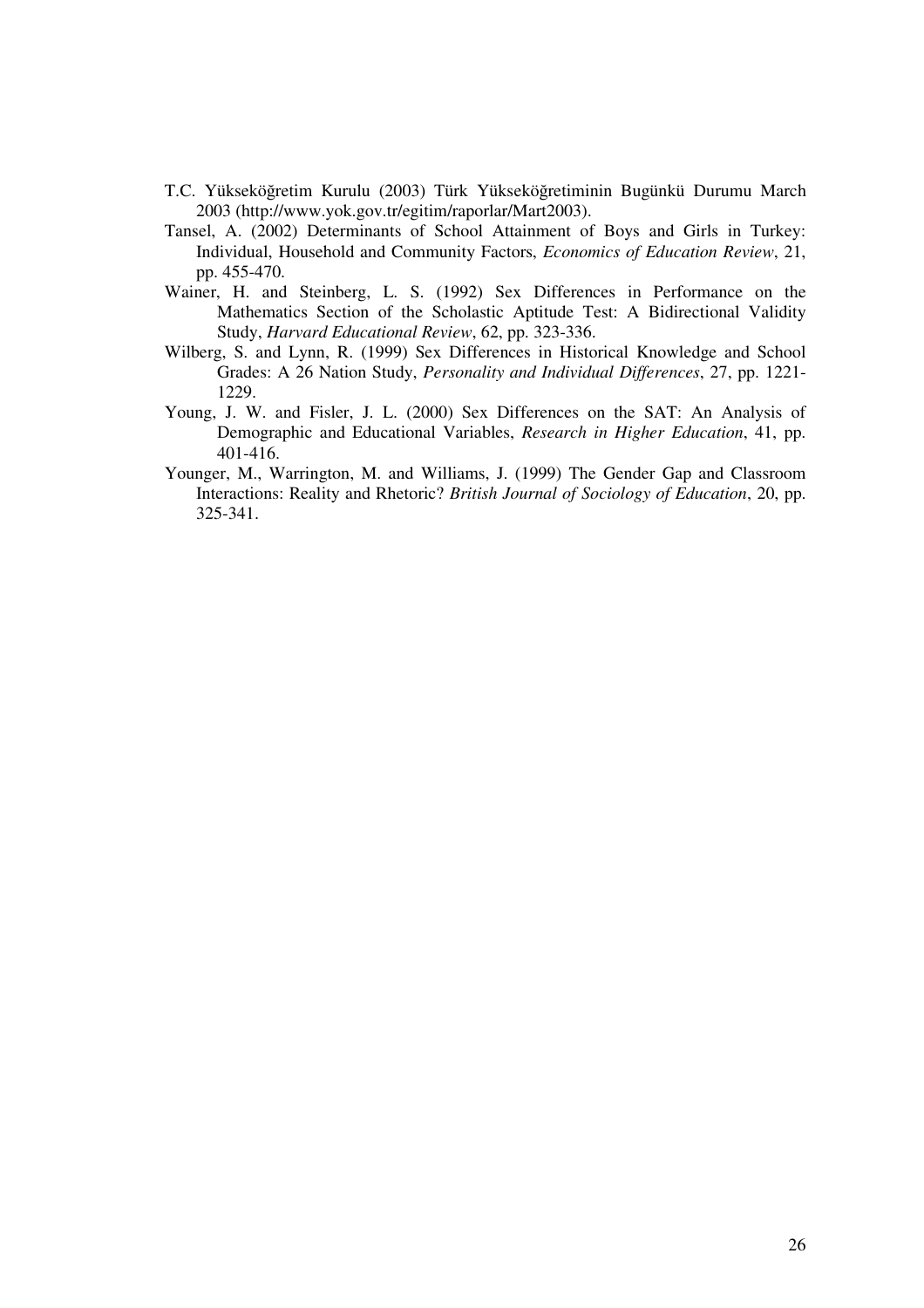|  |  |  | Table 1 Descriptive statistics on key variables |
|--|--|--|-------------------------------------------------|
|--|--|--|-------------------------------------------------|

|                                     | All     | Male    | Female  |
|-------------------------------------|---------|---------|---------|
| Age                                 | 21.43   | 21.57   | 21.18   |
|                                     | (1.52)  | (1.58)  | (1.39)  |
| University entrance score:          | 210.60  | 213.85  | 205.68  |
| 1999-2002                           | (11.11) | (9.50)  | (11.55) |
| University entrance score:          | 527.95  | 533.27  | 514.43  |
| 1996-1998                           | (31.23) | (30.71) | (28.35) |
| <b>CGPA</b>                         | 2.56    | 2.48    | 2.70    |
|                                     | (0.65)  | (0.67)  | (0.61)  |
| Year at university                  |         |         |         |
| First year                          | 26.54   | 25.50   | 28.29   |
| Second year                         | 25.33   | 25.17   | 25.60   |
| Third year                          | 23.11   | 22.41   | 24.28   |
| Fourth year                         | 25.02   | 26.92   | 21.84   |
| School                              |         |         |         |
| Architecture                        | 5.64    | 3.84    | 8.64    |
| <b>Arts and Sciences</b>            | 11.29   | 7.38    | 17.86   |
| Economics and Administrative Sc.    | 16.36   | 12.53   | 22.77   |
| Education                           | 15.15   | 11.31   | 21.58   |
| Engineering                         | 51.56   | 64.93   | 28.14   |
| High School Type                    |         |         |         |
| Anatolian (public foreign language) | 36.95   | 35.11   | 40.03   |
| Sciences                            | 9.33    | 10.97   | 6.57    |
| Regular high school                 | 19.90   | 22.64   | 15.30   |
| <b>Private Sciences</b>             | 4.07    | 5.09    | 2.36    |
| Private regular                     | 1.55    | 1.85    | 1.04    |
| Private language school             | 17.82   | 16.18   | 20.57   |
| Other                               | 10.38   | 8.16    | 14.13   |
| Preference rank for department      | 4.82    | 5.06    | 4.42    |
|                                     | (3.37)  | (3.46)  | (3.17)  |
| Prep school: Yes                    | 72.21   | 74.74   | 68.43   |
| Semesters in prep. school           | 1.83    | 1.85    | 1.80    |
|                                     | (0.64)  | (0.65)  | (0.63)  |
| Resides in dormitory                | 40.07   | 35.51   | 47.70   |
| Permanent residence in Ankara       | 34.21   | 34.26   | 34.11   |
| No. of observations                 | 10,343  | 6,479   | 3,864   |

Note: For continuous variables standard deviations are given in parenthesis. The discrete variables are given in percentage terms.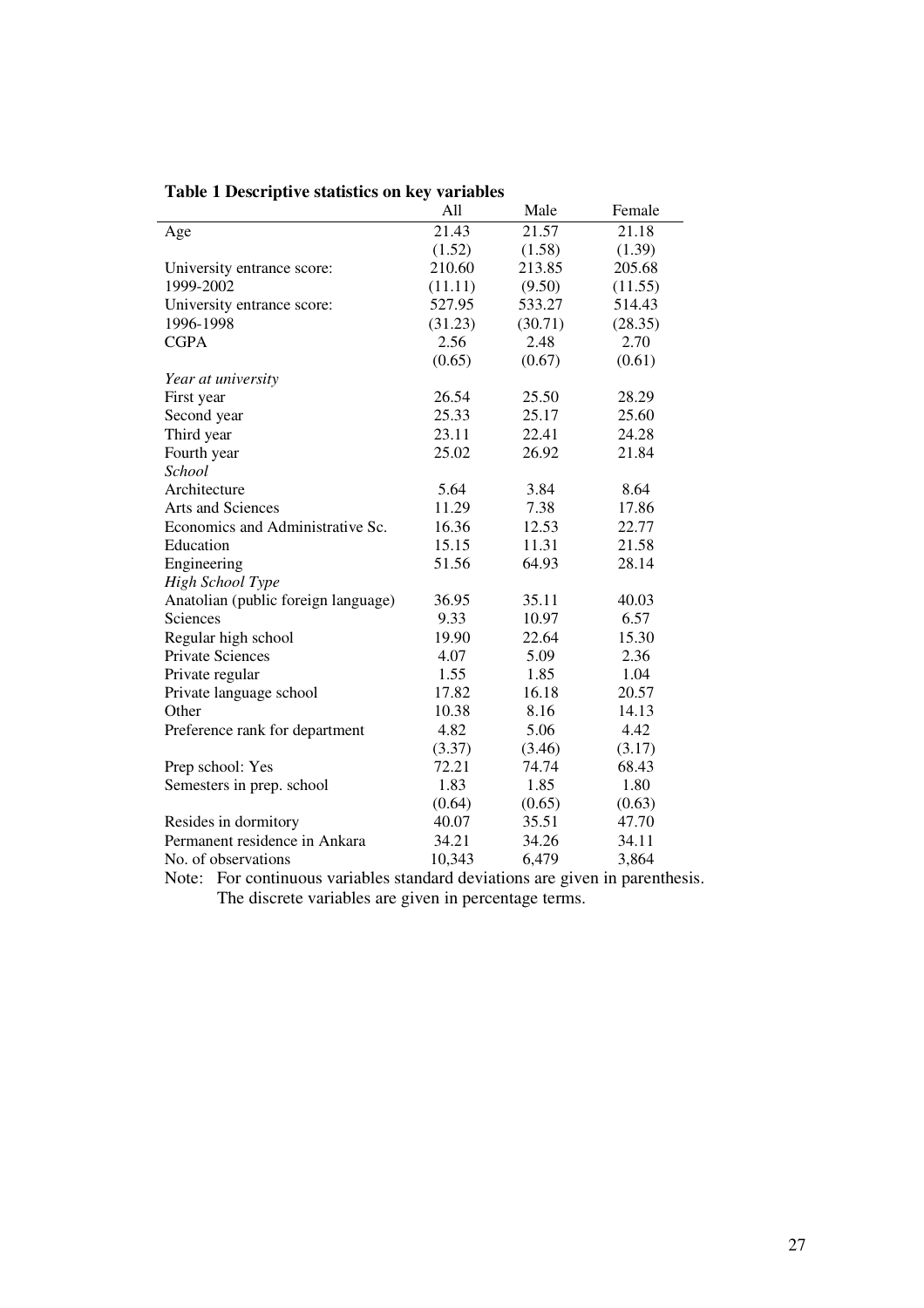| Prop. of<br>female<br>students | Prop. of<br>female<br>faculty | University<br>entrance<br>score: | University<br>entrance<br>score: | <b>CGPA</b> | $\mathbf N$ |
|--------------------------------|-------------------------------|----------------------------------|----------------------------------|-------------|-------------|
|                                |                               |                                  |                                  |             |             |
| 57.29                          | 46.62                         | 539.74                           | 214.54                           | 2.56        | 583         |
|                                |                               | (20.82)                          | (5.43)                           | (0.46)      |             |
| 52.01                          | 36.12                         | 503.06                           | 203.61                           | 2.53        | 1,692       |
|                                |                               | (27.56)                          | (11.27)                          | (0.70)      |             |
| 53.22                          | 40.57                         | 509.00                           | 201.35                           | 2.73        | 1,567       |
|                                |                               | (12.22)                          | (4.36)                           | (0.63)      |             |
| 59.08                          | 64.23                         | 503.69                           | 200.10                           | 2.61        | 1,168       |
|                                |                               | (16.24)                          | (11.44)                          | (0.62)      |             |
| 21.11                          | 23.37                         | 544.36                           | 217.57                           | 2.51        | 5,333       |
|                                |                               | (27.66)                          | (6.62)                           | (0.66)      |             |
| 37.36                          | 33.99                         | 528.95                           | 210.60                           | 2.56        | 10,343      |
|                                |                               | (31.23)                          | (11.11)                          | (0.65)      |             |
|                                |                               |                                  | 1996-1998                        | 1999-2002   |             |

## **Table 2 Summary statistics on faculties**

Note: Standard deviations are given in parentheses.

|                 |                  | Standardized entrance<br>scores of |                                                                   | Number of students |        |  |
|-----------------|------------------|------------------------------------|-------------------------------------------------------------------|--------------------|--------|--|
| Schools         | male<br>students | female<br>students                 | p-value for<br>the difference<br>in average<br>entrance<br>scores | Male               | Female |  |
| Architecture    | 2.567            | 2.271                              | 0.297                                                             | 249                | 334    |  |
|                 | (0.214)          | (0.185)                            |                                                                   |                    |        |  |
| Arts and        | 4.241            | 2.391                              | 0.000                                                             | 812                | 880    |  |
| Sciences        | (0.216)          | (0.134)                            |                                                                   |                    |        |  |
| Economic and    | 1.611            | 1.505                              | 0.325                                                             | 733                | 834    |  |
| Admin. Sciences | (0.082)          | (0.070)                            |                                                                   |                    |        |  |
| Education       | 2.806            | 1.947                              | 0.001                                                             | 478                | 690    |  |
|                 | (0.237)          | (0.143)                            |                                                                   |                    |        |  |
| Engineering     | 2.222            | 1.807                              | 0.000                                                             | 4,207              | 1,126  |  |
|                 | (0.053)          | (0.085)                            |                                                                   |                    |        |  |
| All             | 2.462            | 1.940                              | 0.000                                                             | 6,479              | 3,864  |  |
|                 | (0.050)          | (0.052)                            |                                                                   |                    |        |  |
|                 |                  |                                    |                                                                   |                    |        |  |

## **Table 3 Standardized university entrance scores for male and female students**

Note: Standard errors are given in parentheses.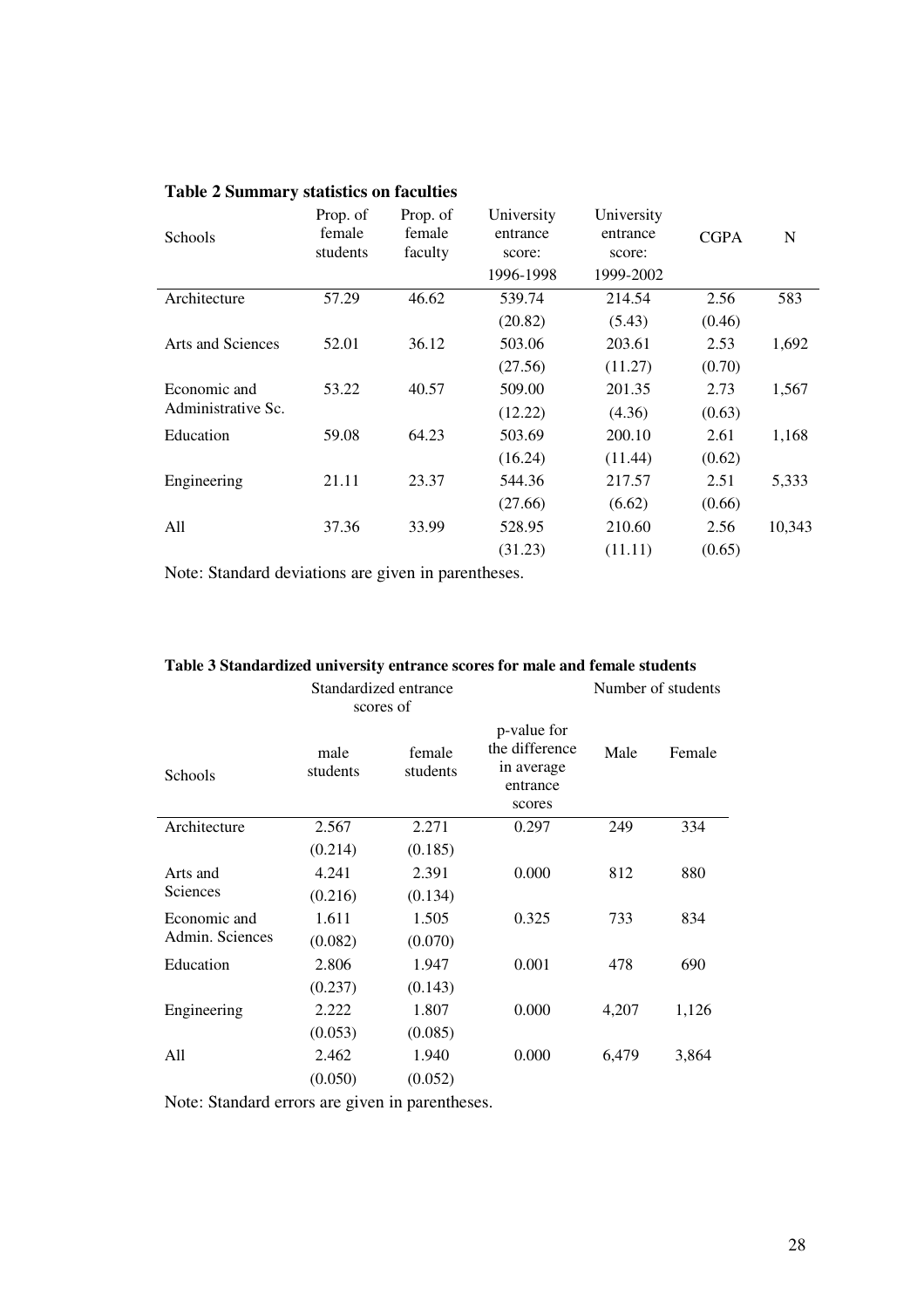|                                             | First-year  | Second-year           | Third-year            | Fourth-year |
|---------------------------------------------|-------------|-----------------------|-----------------------|-------------|
|                                             | students    | students              | students              | students    |
| Age                                         | $-0.068***$ | $-0.073***$           | $-0.038**$            | $-0.048***$ |
|                                             | [0.025]     | [0.017]               | [0.018]               | [0.014]     |
| High School Type (ref. Other)               |             |                       |                       |             |
| Anatolian                                   | $0.287***$  | $-0.106$              | $-0.137*$             | $0.115**$   |
|                                             | [0.102]     | [0.076]               | [0.075]               | [0.050]     |
| Sciences                                    | $0.248**$   | $-0.108$              | $-0.037$              | $0.162**$   |
|                                             | [0.112]     | [0.084]               | [0.085]               | [0.065]     |
| Regular high school                         | $-0.022$    | $-0.207***$           | $-0.259***$           | $-0.017$    |
|                                             | [0.110]     | [0.076]               | [0.073]               | [0.047]     |
| Private sciences                            | $-0.088$    | $-0.268***$           | $-0.153*$             | $-0.001$    |
|                                             | [0.135]     | [0.094]               | [0.093]               | [0.069]     |
| Private regular                             | $-0.083$    | $-0.379***$           | $-0.256**$            | 0.085       |
|                                             | [0.151]     | [0.114]               | [0.128]               | [0.094]     |
| Private language school                     | $0.216**$   | $-0.136*$             | $-0.158**$            | $0.133**$   |
|                                             | [0.105]     | [0.077]               | [0.080]               | [0.060]     |
| Std. university entrance score              | $0.038***$  | $0.019***$            | 0.001                 | 0.003       |
|                                             | [0.009]     | [0.006]               | [0.004]               | [0.002]     |
| Preference for department                   | $-0.044***$ | $-0.018***$           | $-0.022***$           | $-0.024***$ |
|                                             | $[0.007]$   | [0.004]               | [0.004]               | [0.003]     |
| Year of entry to university                 | 0.101       | $0.293***$            | $0.278***$            | $0.248***$  |
|                                             | [0.065]     | $[0.033]$             | [0.030]               | [0.020]     |
| Prep school: Yes                            | $0.209**$   | -0.148**              | $0.164***$            | $0.291***$  |
|                                             | [0.082]     | [0.064]               | [0.058]               | [0.047]     |
| Semesters in prep school                    | $-0.250***$ | $0.198***$            | $0.073***$            | $-0.021$    |
|                                             | [0.053]     | [0.030]               | [0.027]               | [0.019]     |
|                                             |             |                       |                       |             |
| Schools (ref. Engineering)<br>Architecture  | $0.437***$  | 0.203***              | 0.109                 | $-0.013$    |
|                                             | [0.114]     |                       |                       | [0.058]     |
| <b>Arts and Sciences</b>                    | 0.05        | [0.064]<br>0.279***   | [0.073]<br>0.338***   | 0.053       |
|                                             |             |                       |                       |             |
| <b>Economic and Administrative Sciences</b> | [0.076]     | [0.052]<br>$0.294***$ | [0.054]<br>$0.347***$ | [0.044]     |
|                                             | $0.343***$  |                       |                       | 0.045       |
|                                             | $[0.087]$   | [0.056]               | [0.056]               | [0.050]     |
| Education                                   | 0.093       | $-0.089$              | $0.181**$             | $0.219***$  |
|                                             | [0.108]     | $[0.075]$             | [0.079]               | [0.057]     |
| Prop. of female students in department      | $-1.171***$ | $-1.065***$           | $-0.900***$           | $-0.126$    |
|                                             | [0.240]     | [0.169]               | [0.170]               | [0.148]     |
| Prop. of female faculty in department       | $0.803***$  | $0.651***$            | 0.662***              | $0.213*$    |
|                                             | [0.198]     | [0.135]               | [0.144]               | [0.125]     |
| Resides in dormitory                        | $0.211***$  | 0.083***              | $0.090***$            | 0.012       |
|                                             | [0.050]     | [0.032]               | [0.031]               | [0.028]     |
| Ankara                                      | $0.201**$   | 0.075                 | $0.244***$            | $0.111***$  |
|                                             | [0.081]     | [0.053]               | [0.048]               | [0.041]     |
| Constant                                    | 2.823***    | 2.537***              | 2.264***              | 3.007***    |
|                                             | [0.795]     | [0.485]               | [0.501]               | [0.390]     |
| No. of observations                         | 1652        | 1631                  | 1452                  | 1744        |
| R-squared                                   | 0.217       | 0.218                 | 0.227                 | 0.254       |

## **Table 4 OLS estimates for the determinants of CGPA for male students by year**

Notes: \*\*\*significant at 1%, \*\*significant at 5%, \*significant at 10%. Huber-White standard errors reported. Regions indicating permanent place of residence are omitted for brevity.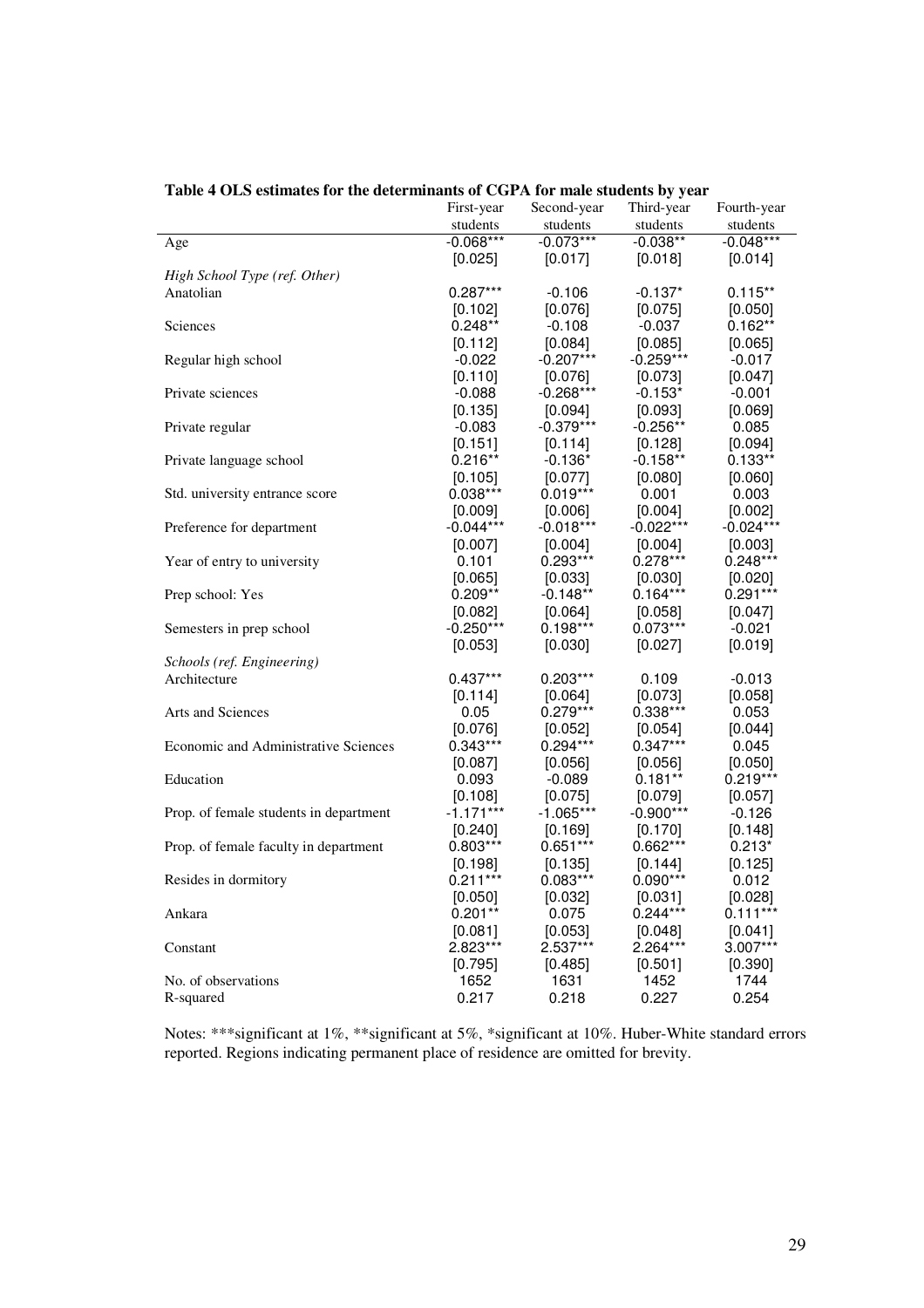|                                             | First-year  | Second-year | Third-year | Fourth-year |
|---------------------------------------------|-------------|-------------|------------|-------------|
|                                             | students    | students    | students   | students    |
| Age                                         | $-0.057**$  | $-0.027$    | $-0.022$   | $-0.012$    |
|                                             | [0.027]     | [0.026]     | [0.026]    | [0.022]     |
| High School Type (ref. Other)               |             |             |            |             |
| Anatolian                                   | 0.121       | 0.082       | 0.066      | 0.059       |
|                                             | [0.090]     | [0.082]     | [0.071]    | [0.072]     |
| Sciences                                    | $0.395***$  | $0.235**$   | $0.158*$   | $0.243**$   |
|                                             | [0.119]     | [0.102]     | [0.091]    | [0.095]     |
| Regular high school                         | 0.003       | 0.038       | $-0.019$   | 0.03        |
|                                             | [0.137]     | [0.088]     | [0.075]    | [0.070]     |
| Private sciences                            | $0.455**$   | 0.055       | 0.19       | 0.035       |
|                                             | [0.182]     | [0.134]     | [0.125]    | [0.160]     |
| Private regular                             | $-0.02$     | $0.297**$   | $-0.11$    | $-0.326*$   |
|                                             | [0.162]     | [0.140]     | [0.166]    | [0.176]     |
|                                             | 0.115       | 0.118       | $0.131*$   | 0.108       |
| Private language school                     |             |             |            |             |
|                                             | [0.093]     | [0.083]     | [0.073]    | [0.084]     |
| Std. university entrance score              | $0.028***$  | 0.007       | $0.012*$   | 0.001       |
|                                             | [0.010]     | [0.008]     | [0.006]    | [0.003]     |
| Preference for department                   | $-0.033***$ | $-0.026***$ | $-0.014**$ | $-0.012**$  |
|                                             | [0.007]     | [0.006]     | [0.005]    | [0.005]     |
| Year of entry to university                 | 0.062       | 0.380***    | 0.339***   | $0.343***$  |
|                                             | [0.088]     | [0.079]     | [0.067]    | [0.038]     |
| Prep school: Yes                            | $0.615***$  | $-0.208$    | $0.186*$   | 0.359***    |
|                                             | [0.107]     | $[0.147]$   | [0.101]    | [0.058]     |
| Semesters in prep school                    | $-0.534***$ | 0.273***    | 0.06       | $-0.019$    |
|                                             | [0.058]     | [0.072]     | [0.060]    | [0.025]     |
| Schools (ref. Engineering)                  |             |             |            |             |
| Architecture                                | 0.135       | $-0.085$    | $-0.055$   | $-0.115*$   |
|                                             | [0.083]     | [0.065]     | [0.068]    | [0.063]     |
| <b>Arts and Sciences</b>                    | $0.201***$  | 0.08        | $0.148**$  | 0.067       |
|                                             | [0.076]     | [0.063]     | [0.064]    | [0.067]     |
| <b>Economic and Administrative Sciences</b> | $0.365***$  | $0.181***$  | 0.283***   | 0.064       |
|                                             | [0.077]     | [0.062]     | [0.060]    | [0.062]     |
| Education                                   | $0.404***$  | 0.045       | 0.137      | 0.083       |
|                                             | [0.102]     | [0.094]     | [0.086]    | [0.073]     |
| Prop. of female students in department      | $-0.033$    | 0.009       | 0.047      | $-0.1$      |
|                                             | [0.231]     | [0.172]     | [0.176]    | [0.200]     |
| Prop. of female faculty in department       | 0.159       | $0.436***$  | 0.333**    | $0.449**$   |
|                                             | [0.220]     | [0.163]     | [0.165]    | [0.179]     |
| Resides in dormitory                        | 0.011       | $-0.046$    | $-0.008$   | 0.043       |
|                                             | [0.065]     | $[0.044]$   | [0.041]    | [0.038]     |
| Ankara                                      | 0.076       | 0.056       | $0.148**$  | $0.188***$  |
|                                             | [0.088]     | [0.071]     | [0.063]    | [0.065]     |
| Constant                                    | $3.165***$  | 0.511       | 1.284*     | 1.546***    |
|                                             |             |             | [0.736]    |             |
|                                             | [0.947]     | [0.845]     |            | [0.596]     |
| No. of observations                         | 1093        | 989         | 938        | 844         |
| R-squared                                   | 0.187       | 0.143       | 0.167      | 0.217       |

## **Table 5 OLS estimates for the determinants of CGPA for female students by year**

Notes: \*\*\*significant at 1%, \*\*significant at 5%, \*significant at 10%. Huber-White standard errors reported. Regions indicating permanent place of residence are omitted for brevity.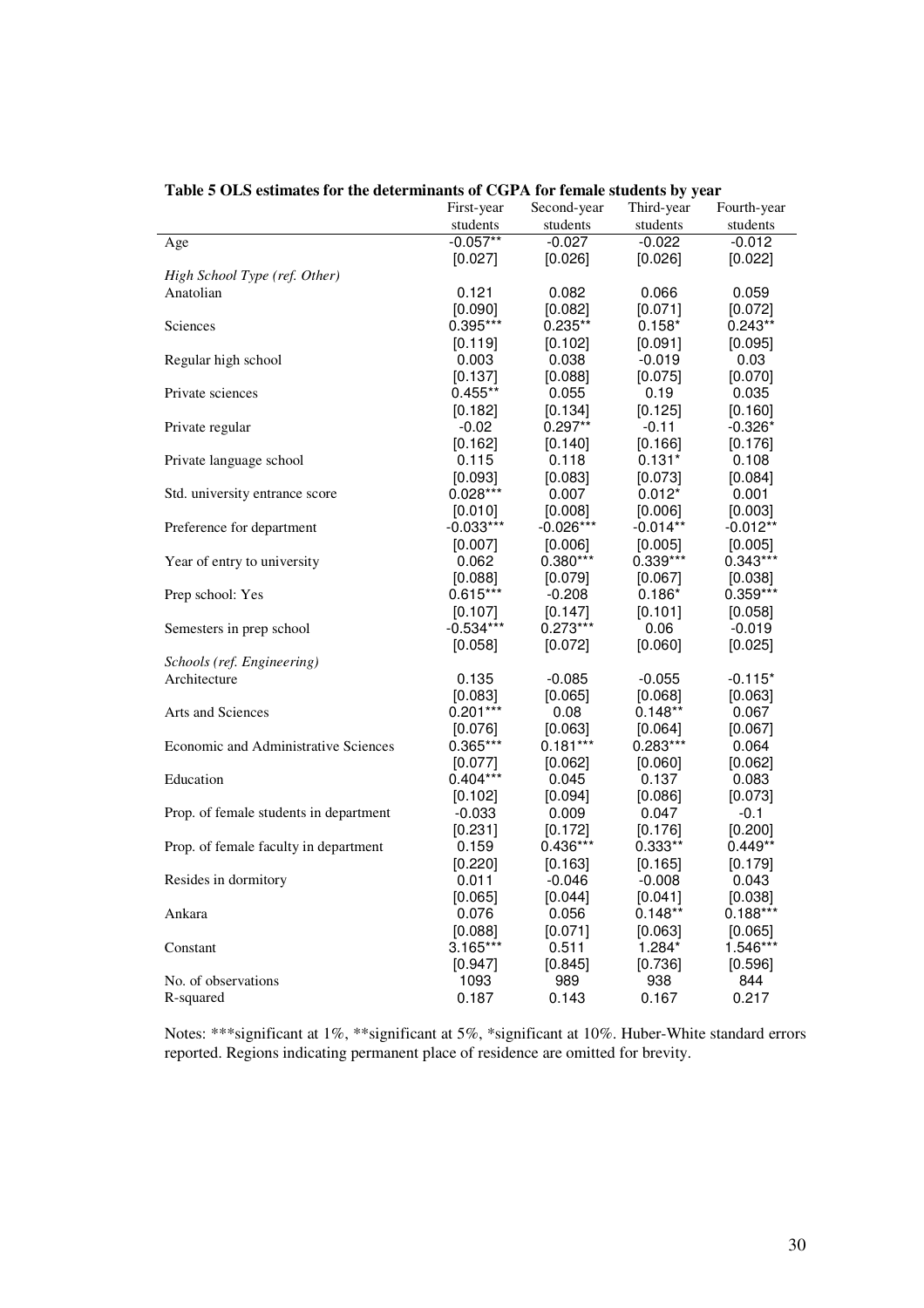|                                                                            |                  | Standardized entrance scores of |                                                                   | Number of students |        |  |
|----------------------------------------------------------------------------|------------------|---------------------------------|-------------------------------------------------------------------|--------------------|--------|--|
| Departments                                                                | male<br>students | female<br>students              | p-value for<br>the difference<br>in average<br>entrance<br>scores | Male               | Female |  |
| Architecture                                                               |                  |                                 |                                                                   |                    |        |  |
| Architecture                                                               | 3.11(0.34)       | 2.31(0.28)                      | 0.075                                                             | 109                | 158    |  |
| City and Regional Planning                                                 | 2.47(0.41)       | 2.88(0.34)                      | 0.433                                                             | 81                 | 105    |  |
| <b>Industrial Design</b>                                                   | 1.69(0.24)       | 1.29(0.30)                      | 0.308                                                             | 59                 | 71     |  |
| Arts and Sciences                                                          |                  |                                 |                                                                   |                    |        |  |
| <b>Biology</b>                                                             | 5.46 (1.08)      | 3.17(0.62)                      | 0.049                                                             | 42                 | 73     |  |
| Molecular Bio. and Genetics                                                | 2.24(0.79)       | 1.52(0.41)                      | 0.407                                                             | 40                 | 46     |  |
| Chemistry                                                                  | 4.30(0.56)       | 2.65(0.35)                      | 0.012                                                             | 110                | 115    |  |
| Mathematics                                                                | 2.84(0.29)       | 1.62(0.30)                      | 0.005                                                             | 199                | 125    |  |
| History                                                                    | 1.63(0.39)       | 2.21(0.48)                      | 0.357                                                             | 49                 | 58     |  |
| Philosophy                                                                 | 5.11(0.14)       | 2.78(0.43)                      | 0.032                                                             | 40                 | 59     |  |
| Physics                                                                    | 6.99(0.56)       | 3.74(0.63)                      | 0.003                                                             | 189                | 57     |  |
| Psychology                                                                 | 2.28(1.04)       | 2.45(0.29)                      | 0.836                                                             | 23                 | 136    |  |
| Sociology                                                                  | 6.74(1.68)       | 2.55(0.46)                      | 0.001                                                             | 32                 | 130    |  |
| <b>Statistics</b>                                                          | 2.43(0.41)       | 1.56(0.24)                      | 0.071                                                             | 88                 | 81     |  |
| Econ. and Admin. Sciences                                                  |                  |                                 |                                                                   |                    |        |  |
| <b>Business Administration</b>                                             | 1.33(0.13)       | 1.62(0.16)                      | 0.140                                                             | 229                | 196    |  |
| Economics                                                                  | 1.38(0.13)       | 1.17(0.13)                      | 0.251                                                             | 217                | 230    |  |
| <b>International Relations</b>                                             | 1.78(0.19)       | 1.78(0.19)                      | 0.981                                                             | 97                 | 152    |  |
| <b>Public Administration</b>                                               | 2.13(0.21)       | 1.55(0.10)                      | 0.007                                                             | 190                | 256    |  |
| Education                                                                  |                  |                                 |                                                                   |                    |        |  |
| <b>Chemistry Education</b>                                                 | 3.16(0.82)       | 2.90(0.64)                      | 0.801                                                             | 57                 | 59     |  |
| Computer & Teaching Tech.                                                  | 4.74(0.46)       | 4.56(0.71)                      | 0.844                                                             | 141                | 49     |  |
| Foreign Languages                                                          | 0.73(0.35)       | 0.99(0.17)                      | 0.466                                                             | 109                | 320    |  |
| <b>Math Education</b>                                                      | 1.84(0.30)       | 2.74(0.36)                      | 0.085                                                             | 43                 | 73     |  |
| Physics Education                                                          | 3.38(0.79)       | 2.49(0.88)                      | 0.468                                                             | 77                 | 46     |  |
| <b>Sciences Education</b>                                                  |                  |                                 | 0.633                                                             | 50                 | 77     |  |
|                                                                            | 1.39(0.17)       | 1.25(0.22)                      |                                                                   |                    |        |  |
| Engineering                                                                |                  |                                 |                                                                   | 169                | 42     |  |
| Aerospace Engineering<br><b>Chemical Engineering</b>                       | 1.57(0.19)       | 2.11(0.86)                      | 0.351<br>0.373                                                    | 242                | 171    |  |
| Civil Engineering                                                          | 2.52(0.24)       | 1.94(0.25)<br>2.18(0.34)        |                                                                   |                    | 88     |  |
|                                                                            | 2.70(0.13)       |                                 | 0.192<br>0.483                                                    | 756<br>355         | 104    |  |
| <b>Computer Engineering</b>                                                | 1.25(0.13)       | 1.07(0.14)                      |                                                                   |                    |        |  |
| <b>Electrical Engineering</b>                                              | 1.63(0.09)       | 1.17(0.16)                      | 0.058                                                             | 758                | 105    |  |
| <b>Environmental Engineering</b>                                           | 2.53(0.36)       | 2.15(0.30)                      | 0.426                                                             | 114                | 102    |  |
| Food Engineering                                                           | 1.56(0.22)       | 1.73(0.20)                      | 0.556                                                             | 121                | 118    |  |
| Geological Engineering                                                     | 3.98(0.40)       | 2.35(0.31)                      | 0.012                                                             | 123                | 55     |  |
| <b>Industrial Engineering</b>                                              | 1.61(0.13)       | 1.67(0.22)                      | 0.811                                                             | 319                | 131    |  |
| Mechanical Engineering                                                     | 2.26(0.13)       | 1.81(0.22)                      | 0.269                                                             | 769                | 84     |  |
| Metallurgical Engineering                                                  | 3.29(0.35)       | 2.00(0.32)                      | 0.056                                                             | 233                | 66     |  |
| Mine Engineering                                                           | 4.34(0.39)       | 2.83(0.88)                      | 0.079                                                             | 114                | 35     |  |
| Petroleum Engineering<br>Note 1: Standard errors are given in parentheses. | 2.53(0.33)       | 1.43(0.69)                      | 0.186                                                             | 134                | 25     |  |

#### **Table A1 Standardized entrance scores for male and female students by departments**

Note 2: Average entrance scores for the Department of Early Childhood Education under the School of Education are not reported since there is only one male student in the department.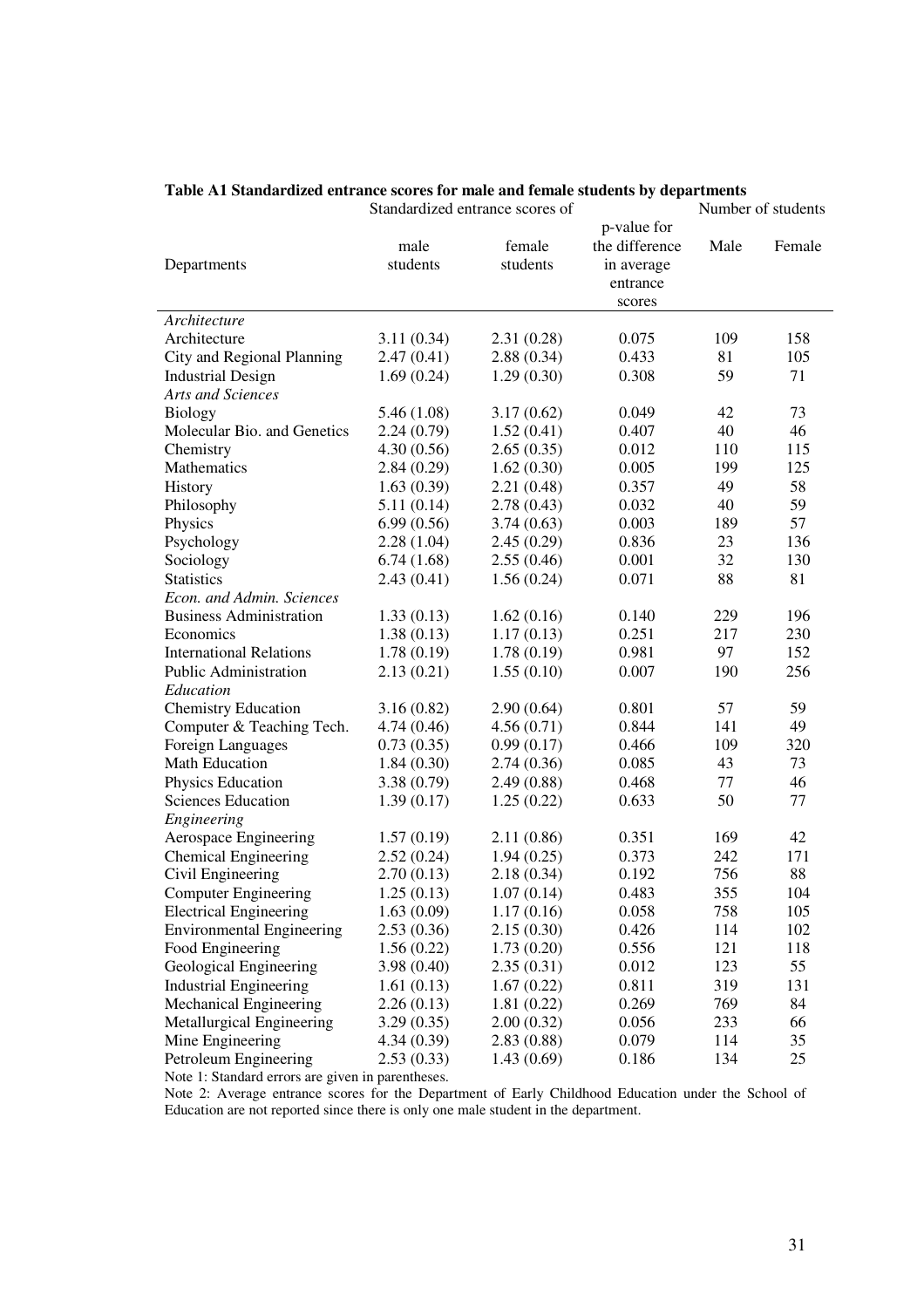|                                        | First-year  | Second-year | Third-year  | Fourth-year |
|----------------------------------------|-------------|-------------|-------------|-------------|
|                                        | students    | students    | students    | students    |
| Age                                    | $-0.066***$ | $-0.063***$ | $-0.034**$  | $-0.038***$ |
|                                        | [0.020]     | [0.014]     | [0.015]     | [0.012]     |
| Female                                 | $0.119***$  | $0.134***$  | $0.128***$  | $0.132***$  |
|                                        | [0.033]     | [0.024]     | [0.025]     | [0.021]     |
| High School Type (ref. Other)          |             |             |             |             |
| Anatolian                              | $0.268***$  | 0.012       | $-0.027$    | $0.106***$  |
|                                        | [0.068]     | [0.057]     | [0.052]     | [0.040]     |
| Sciences                               | $0.342***$  | 0.06        | 0.066       | $0.193***$  |
|                                        | [0.080]     | [0.065]     | [0.062]     | [0.054]     |
| Regular high school                    | 0.014       | $-0.07$     | $-0.137***$ | 0.005       |
|                                        | [0.081]     | [0.058]     | [0.052]     | [0.038]     |
| Private sciences                       | 0.077       | $-0.105$    | $-0.016$    | 0.011       |
|                                        | [0.107]     | $[0.076]$   | [0.071]     | [0.062]     |
| Private regular                        | 0.029       | $-0.109$    | $-0.173*$   | 0.031       |
|                                        | [0.108]     | [0.095]     | [0.100]     | [0.085]     |
| Private language school                | $0.224***$  | 0.009       | $-0.012$    | $0.135***$  |
|                                        | [0.070]     | [0.058]     | [0.055]     | [0.048]     |
| University entrance score              | $0.033***$  | $0.015***$  | 0.004       | 0.002       |
|                                        | [0.007]     | [0.005]     | [0.003]     | [0.002]     |
| Preference rank for department         | $-0.043***$ | $-0.022***$ | $-0.021***$ | $-0.021***$ |
|                                        | [0.005]     | [0.004]     | [0.003]     | [0.003]     |
| Year of entry to university            | $0.095*$    | $0.313***$  | $0.304***$  | $0.268***$  |
|                                        | [0.052]     | $[0.031]$   | [0.026]     | [0.018]     |
| Prep school: Yes                       | $0.362***$  | $-0.155***$ | $0.169***$  | $0.314***$  |
|                                        | [0.067]     | $[0.057]$   | [0.051]     | [0.037]     |
| Semesters in prep school               | $-0.343***$ | $0.219***$  | $0.074***$  | $-0.023$    |
|                                        | [0.041]     | [0.029]     | [0.026]     | [0.015]     |
| Schools (ref. Engineering)             |             |             |             |             |
| Architecture                           | $0.205***$  | 0.022       | 0.025       | $-0.061$    |
|                                        | [0.066]     | [0.045]     | [0.048]     | [0.041]     |
| Arts and Sciences                      | $0.090*$    | $0.176***$  | $0.259***$  | $0.067*$    |
|                                        | [0.054]     | $[0.040]$   | [0.040]     | [0.037]     |
| Economic and Administrative Sciences   | $0.305***$  | $0.211***$  | $0.311***$  | 0.045       |
|                                        | [0.057]     | [0.041]     | [0.039]     | [0.037]     |
| Education                              | $0.263***$  | 0.018       | $0.192***$  | $0.164***$  |
|                                        | [0.074]     | [0.060]     | [0.058]     | [0.044]     |
| Prop. of female students in department | $-0.568***$ | $-0.527***$ | $-0.472***$ | $-0.112$    |
|                                        | [0.163]     | [0.121]     | [0.118]     | [0.115]     |
| Prop. of female faculty in department  | $0.456***$  | $0.477***$  | $0.480***$  | $0.277***$  |
|                                        | [0.146]     | [0.103]     | [0.104]     | [0.100]     |
| Resides in dormitory                   | $0.159***$  | 0.04        | $0.054**$   | 0.019       |
|                                        | [0.039]     | [0.026]     | [0.025]     | [0.022]     |
| Ankara                                 | $0.182***$  | $0.076*$    | $0.208***$  | $0.133***$  |
|                                        | [0.060]     | [0.043]     | [0.038]     | [0.034]     |
| Constant                               | 2.750***    | 1.964***    | 1.868***    | 2.610***    |
|                                        | [0.617]     | [0.424]     | [0.398]     | [0.333]     |
| No. of observations                    | 2745        | 2620        | 2390        | 2588        |
| R-squared                              | 0.196       | 0.197       | 0.23        | 0.27        |

|  |  |  |  | Table A2 OLS estimates for the determinants of CGPA by year |  |  |  |  |  |  |  |  |
|--|--|--|--|-------------------------------------------------------------|--|--|--|--|--|--|--|--|
|--|--|--|--|-------------------------------------------------------------|--|--|--|--|--|--|--|--|

Notes: \*\*\*significant at 1%, \*\*significant at 5%, \*significant at 10%. Huber-White standard errors reported. Regions indicating permanent place of residence are omitted for brevity.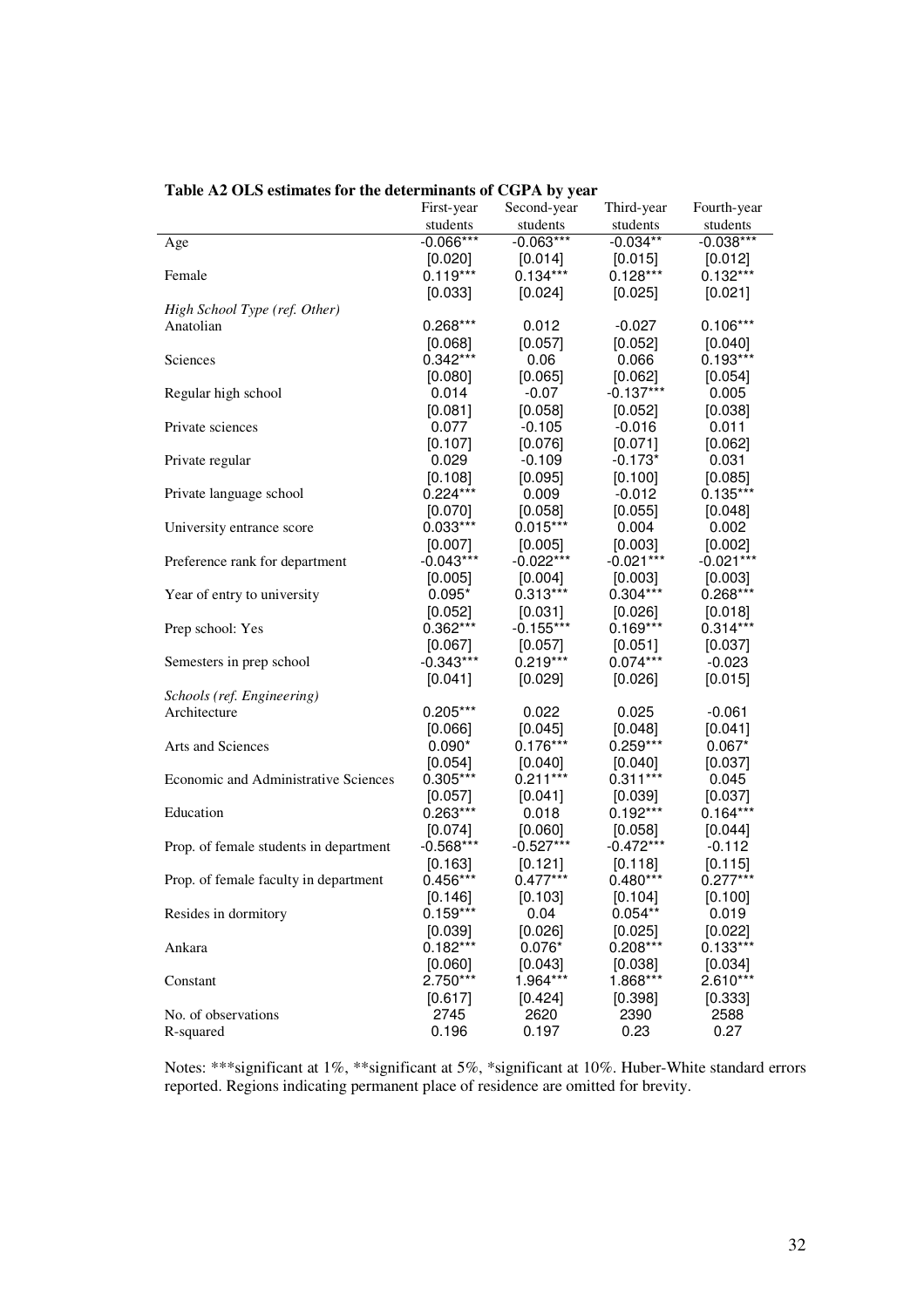